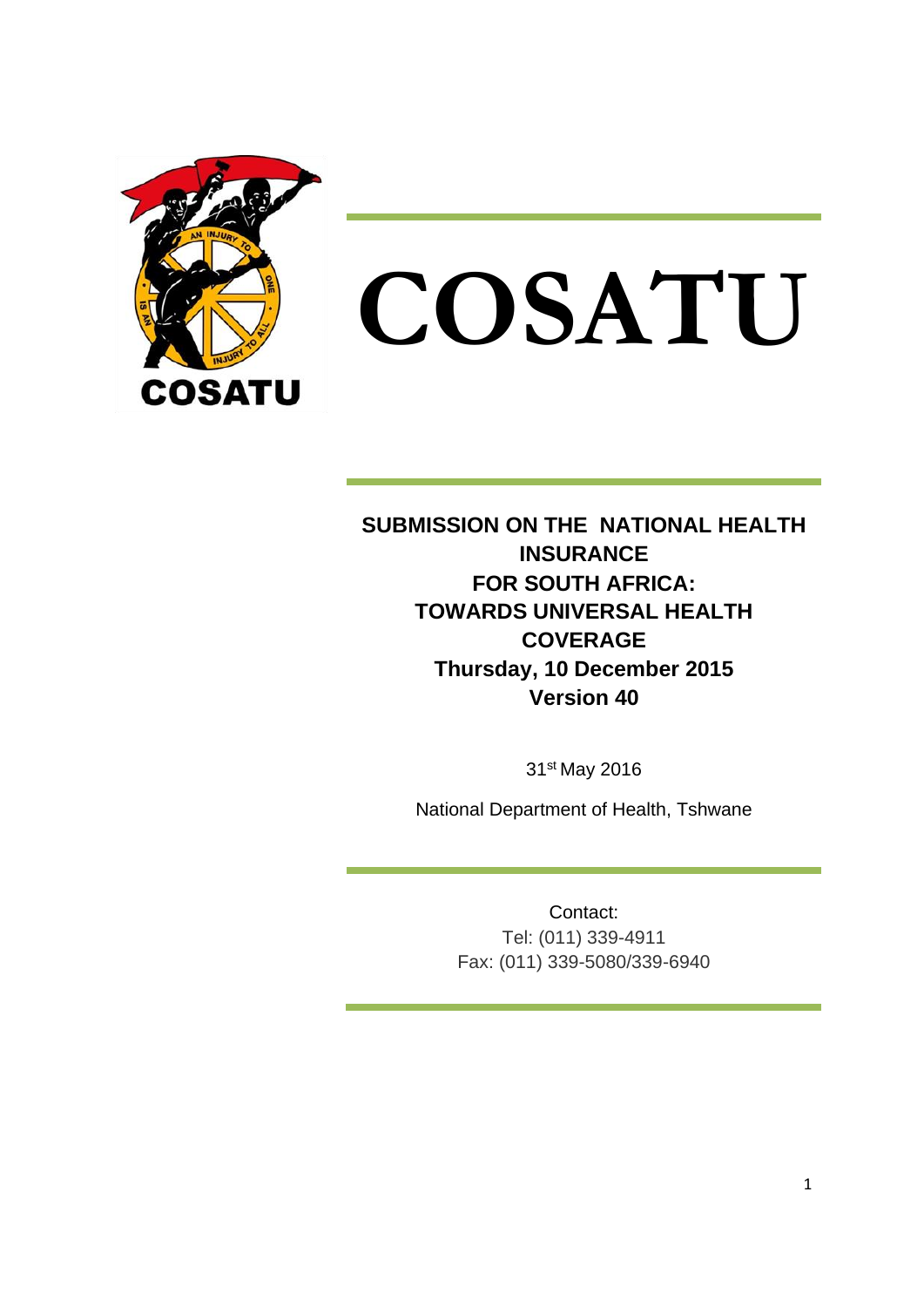### **1 INTRODUCTION**

COSATU welcomes the release of the *National Health Insurance for South Africa, Towards Universal Health Coverage*, Version 40 (henceforth, the White Paper) for public comments. This provides us and the broader public with yet another opportunity to forge a broadest possible consensus on the future health system worthy of a democratic South Africa. Yet it is with regret and concern that we are only now drawing to a close the development of this final guiding policy statement since the overwhelming majority of the South African people first gave the African National Congress (ANC) a mandate on the National Health Insurance (NHI) in 2009.

We cannot emphasise enough the need for urgency and determination in the implementation of the NHI in the face of the massive burden of disease that afflicts our society. Indeed, ours is a society that has no option but to muster courage, to make resources available, to develop institutions and technical capacity and to mobilise the masses of the people to confront our four concurrent epidemics comprising poverty-related illnesses such as infectious diseases (including HIV/AIDS and TB), maternal and child deaths, non-communicable diseases and violence and injury.

We would like to remind everyone that health is a societal matter, and NHI is a constitutional commitment, and key to radical transformation.

As COSATU we pride and count ourselves amongst the torch-bearers in terms of the role that we have played over the years through our policy advocacy and massdriven campaigns in advancing and defending the NHI and the course of the realisation of the right of access to health care services to all in line with section 27 of our Constitution. Indeed, as early as 1997 at its Policy Conference, COSATU called for "a national health care system" and "affordable medicines for all".<sup>1</sup> In 2000 our 7th Congress adopted a resolution that reaffirmed COSATU's commitment to fight for the NHI. In this regard, COSATU opposed the implementation of the Social Health Insurance (SHI) as this undermined the right of access to health care services to all in the absence of social solidarity and cross-subsidisation of the poor by the rich and the sick by the healthy.

### **2 OUR OVERALL POSTURE ON THE WHITE PAPER**

In the overall, COSATU supports the broad thrust of the White Paper. Indeed, henceforth we expect that the debate that was fueled by the Treasury's idea (contained in the Green Paper) that an option of a multi-payer system must be

<sup>1</sup> Resolution on Broad Macro-Economic Framework and GEAR: COSATU Policy Conference, 1997.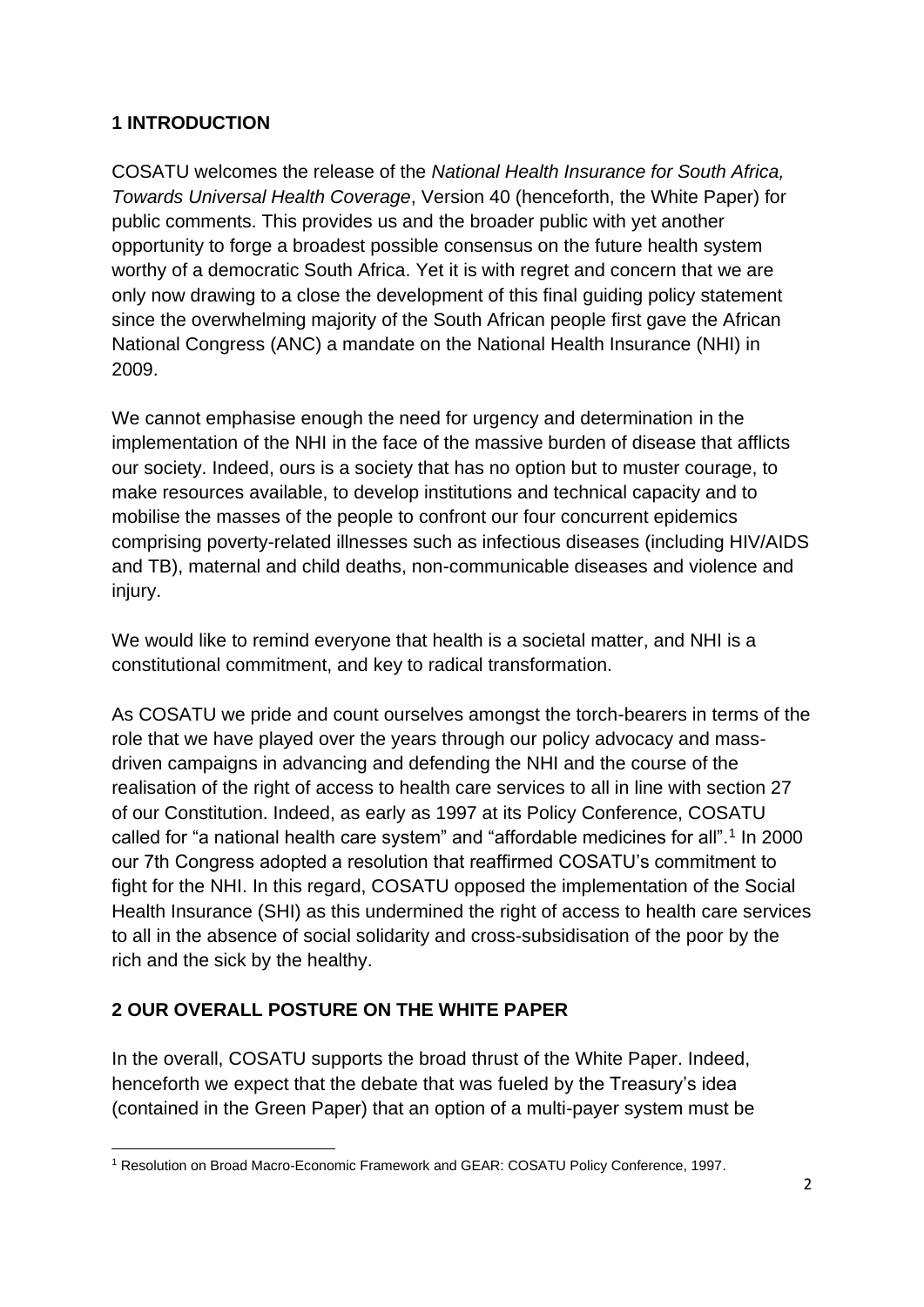explored is now closed especially within government, as it has unnecessarily consumed a lot time and caused confusion. Thus, we welcome the fact that the White Paper is broadly consistent with the resolution of our 12<sup>th</sup> Congress held in 2015, as it encapsulates a framework and objectives that begin to lay a foundation for a people's health system which is intended:

- To meet population's health needs.
- To remove financial barriers to health care.
- To reduce incidence of catastrophic health expenditures.
- To enable our country to meet national and international commitments and goals on health, and
- Ultimately to contribute to better quality of life, poverty alleviation and human development.

Thus, in this section we outline some of the key detailed policy propositions that we support, and where necessary we provide proposals to strengthen them. Thus, amongst others, we support:

- The NHI features, including the creation of a publicly administered single-fund, though we propose below that PHC must be included amongst the defining features of the NHI. Indeed, we support PHC re-engineering based on the four streams that are currently being implemented in the NHI Pilot Sites, namely:
	- a. Municipal Ward-based Primary Health Care Outreach Teams (WBPHCOTs);
	- b. Integrated School Health Programme;
	- c. District Clinical Specialist Teams; and
	- d. Contracting of private health practitioners at non-specialist level.
- The NHI principles, with our emphasis on the principle that health care is a public good and social investment.
- The universal scope of population coverage ranging from citizens, permanent residents and the so-called refugees. However, we propose that in conjunction with the Department of Home Affairs and the Department of International Relations and Cooperation, the existing policies and legislation pertaining to the rights of asylum-seekers and migrants as far as health is concerned must be urgently reviewed. Indeed, we propose that where necessary these must be replaced with those that would be consistent with the values and principles of our constitution and international commitments to prevent discrimination and to ensure compliance with the law by everyone on the South African land.
- The commitment to provide a comprehensive package of personal health services, although we call for proper engagement on the envisaged depth and service levels to ensure equal access to the same level of care for all whilst enforcing cost-containment measures and efficiencies.
- Abolishment of the Uniform Patient Fee Schedule and the exclusion of elective cosmetic surgery. The levying of fees to non-citizens at public hospitals must be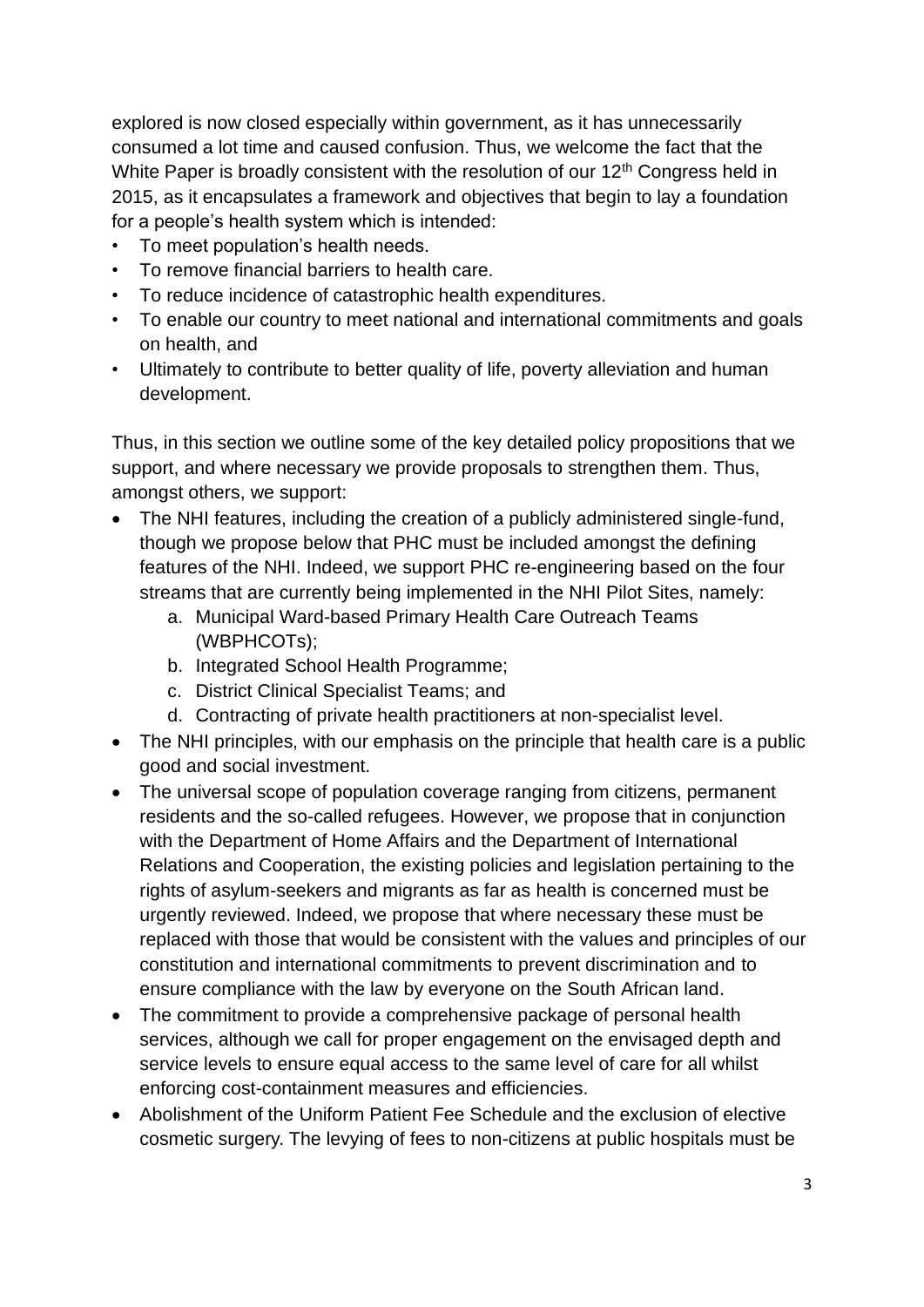subject to and consistent with a new policy on asylum-seekers and migrants as proposed above.

- The opening of additional nursing colleges. However, we propose that there must be proper coordination with the Department of Higher Education to ensure seamless articulation with nursing education at university level.
- The increase of scholarships for health science students. However, this must not be in isolation but must be located within the broader thrust of moving towards free public university education.
- The proposed purchaser-provider split, a single-fund to leverage monopsony power through strategic purchasing of services and the proposed contracting arrangements to yield efficiency gains.
- The National Health Commission to harness a wide spectrum of available expertise and to facilitate broad-based consultation as well as Clinic Committees envisaged to harness popular experiences and grass-roots participation to build health awareness.
- The reassignment of the central hospitals to the national sphere of government.
- The building of capacity for the introduction of semi-autonomous management of central hospitals and the delegation of management autonomy at public hospitals level.
- The role of the Office of the Ombudsman as established within the ambit of the Health Professions Council of South Africa must be properly defined and aligned so as not to overlap with that of the statutory professional regulatory councils and the OHSC.

Our approach in this submission is to make our own contribution to help strengthen the design of the NHI. Therefore, this would include putting forward proposals on areas that we deem to be weak, providing a critique and alternative proposals on areas that we deem problematic and where necessary expressing our support on areas that we deem to be important towards the realization of Universal Health Coverage (UHC). Finally, consistent with our long tradition as a campaign-driven trade union movement, we conclude our submission by placing our key demands in this submission as we believe that they must be met in order to enhance the transformation of the health system.

## **3 THE CENTRALITY OF THE PRIMARY HEALTH CARE**

The White Paper defines the NHI thus:

"NHI is a health financing system that is designed to pool funds to provide universal access to quality, affordable personal health services for all South Africans based on their health needs, irrespective of their socio-economic status. NHI will be implemented through the creation of a single fund that is publicly financed and publicly administered. The health services covered by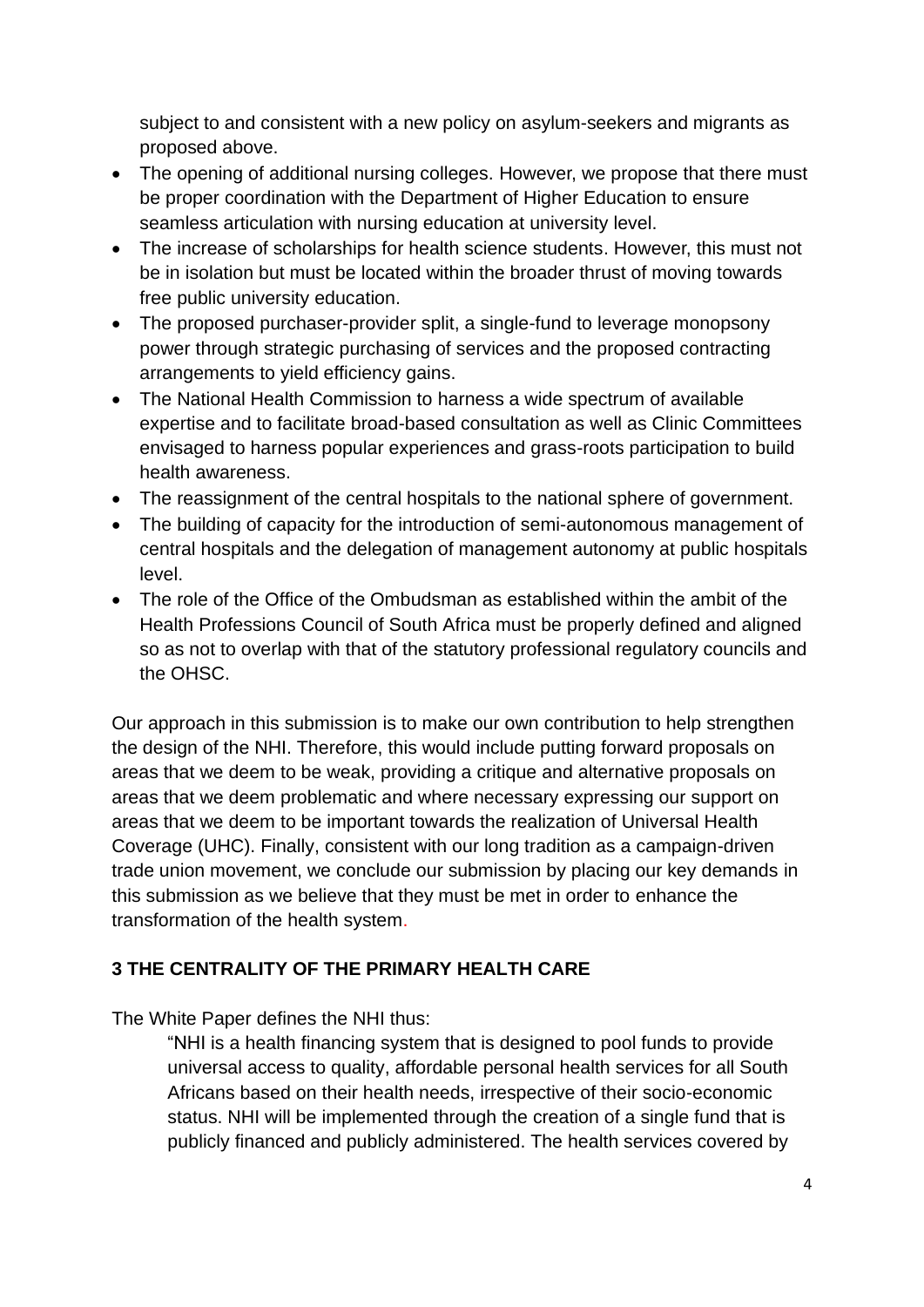NHI will be provided free at the point of care. NHI will provide a mechanism for improving cross-subsidisation in the overall health system. Funding will be linked to an individual's ability-to-pay and benefits from health services will be in line with an individual's need for health care. Implementation of NHI is based on the need to address structural imbalances in the health system and to reduce the burden of disease."

#### The White Paper further says that:

"Countries such as Brazil, Canada, Finland, Norway, Sweden, Thailand, Turkey and the United Kingdom have successfully implemented UHC systems. Access to health services and health outcomes in these countries has improved significantly taking them closer to UHC. Many countries that do not have UHC systems are actively pursuing this goal. Whether it is called 'Obamacare' (as in the USA) or 'Seguro-Populare' (as in Mexico) or 'National Health Insurance' (as in South Africa), the goal is the same: to ensure that the population has access to needed quality health services at an affordable cost. South Africa's approach towards achieving UHC will be through the implementation of NHI."

We accept that the definition ought to be succinct rather than long, though we believe that it also ought to be comprehensive in its succinctness. As suggested in the White Paper, whatever it is called (as different countries have their own versions), the key issue is that it is a policy geared at achieving UHC.

To date, the debate on the NHI in South Africa has been extremely polarised and often characterised by wilful distortions and fear-mongering on the part of those who are opposed to the NHI. Therefore, as COSATU we propose that the definition must encapsulate all the important features that distinguish the NHI that we seek to build. In its definition, the White Paper states that the NHI "is a health financing system" and goes on further to allude to some of the features, e.g. that it would be implemented through a single and publicly administered fund and that services are to be free at the point of care. However, as COSATU we believe that there is an important and distinguishing feature that is missing in this definition, i.e. the PHC approach. This is the foundation of the NHI and it is at the heart of its financial sustainability and success in relation to health outcomes. The emphasis on PHC distinguishes the NHI from any reform of health financing under conditions of a developing economy such as South Africa, and ours must be uniquely reflective of our specific conditions as inspired by:

- The African Claims, which called for "a drastic overhauling and re‐organisation of the health services of the country with due emphasis on preventive medicine", with community based care services.
- The Freedom Charter, which envisaged a "preventative health scheme".
- Alma Ata Declaration, which stated that "primary health care is essential health care based on practical, scientifically sound and socially acceptable methods and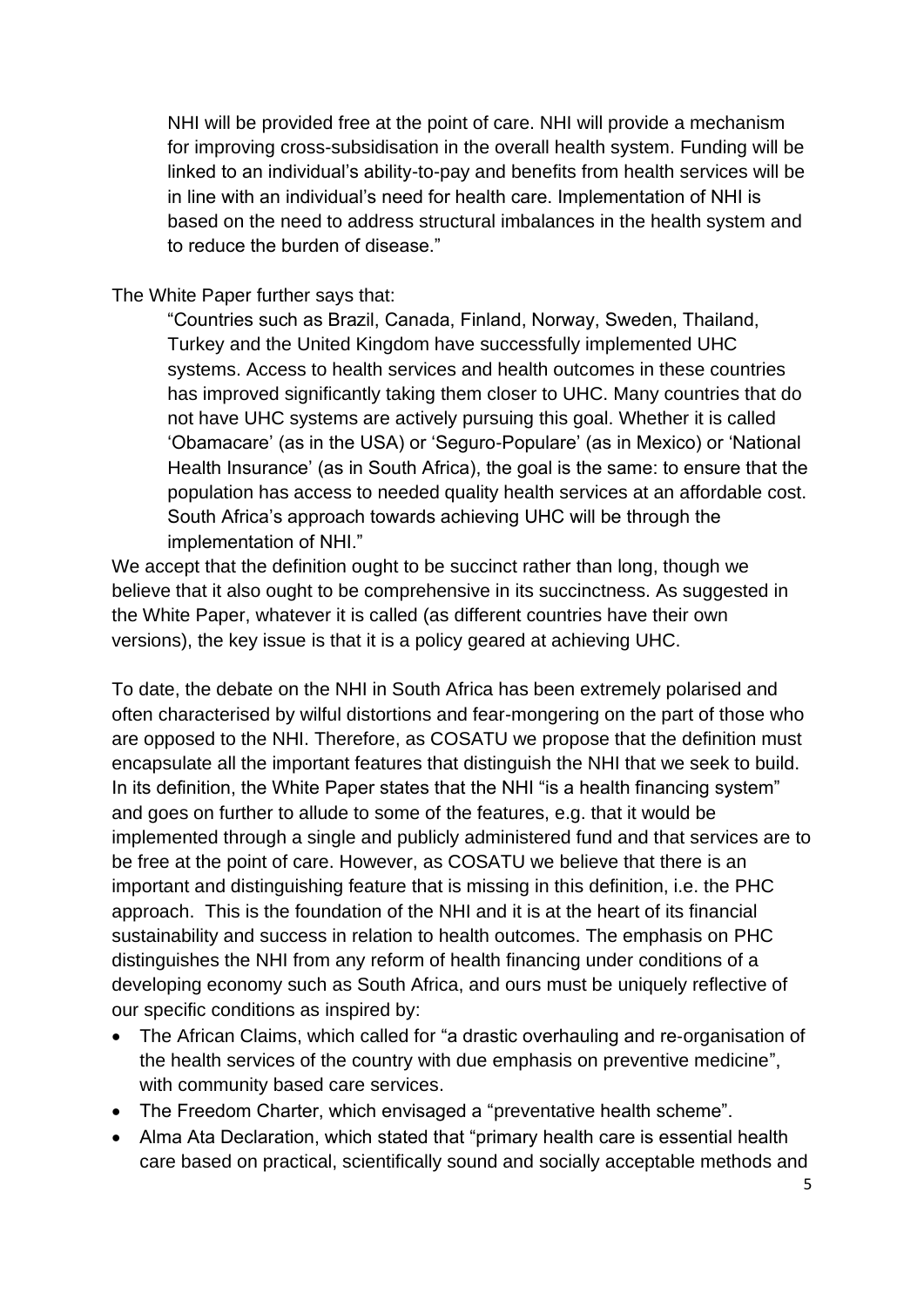technology made universally accessible to individuals and families in the community through their full participation and at a cost that the community and country can afford to maintain at every stage of their development in the spirit of self-reliance and self-determination. It forms an integral part both of the country's health system, of which it is the central function and main focus, and of the overall social and economic development of the community. It is the first level of contact of individuals, the family and community with the national health system bringing health care as close as possible to where people live and work, and constitutes the first element of a continuing health care process".

We do appreciate that the White Paper fully embraces the primary health care approach. Nonetheless, we believe that it is absolutely essential that this approach must be a thread running throughout our own model of the NHI, including in the stated definition and features. This is particularly important not only because of the potential efficacy of the PHC, but also as a counter to the hospi-centric approach that characterises the private health system. The proponents of the private health system who want to maintain the status quo tend to use the current opaque and extortionate health costs in their argument against the NHI to claim that it can never be financially sustainable – as if it would be based on a hospi-centric model or on the prevailing costs structures imposed by the private providers. In the same vein, in emphasising this point, we would argue that the PHC approach must be part of the defining central features characterising the NHI as outlined in Chapter 2.

## **4 THE CENTRALITY OF PEOPLE IN BUILDING THE NHI**

We support the identified building blocks of a viable health system as outlined by the World Health Organization (WHO), i.e.

- 1. Leadership/governance;
- 2. Health care financing;
- 3. Health workforce ;
- 4. Medical products and technologies;
- 5. Information and research; and
- 6. Service delivery

However, one major shortcoming in the White Paper is the fact that it fails to elaborate on some of these building blocks such as:

- On leadership in terms of what is required and entailed across different levels and domains.
- On health workforce in the context of the NHI as it relates to the current Human Resource Strategy for the Health Sector beyond mentioning that the WISN tool will be used.
- It also excludes an elaboration of the infrastructure plan to ensure the creation of a decent platform for service delivery.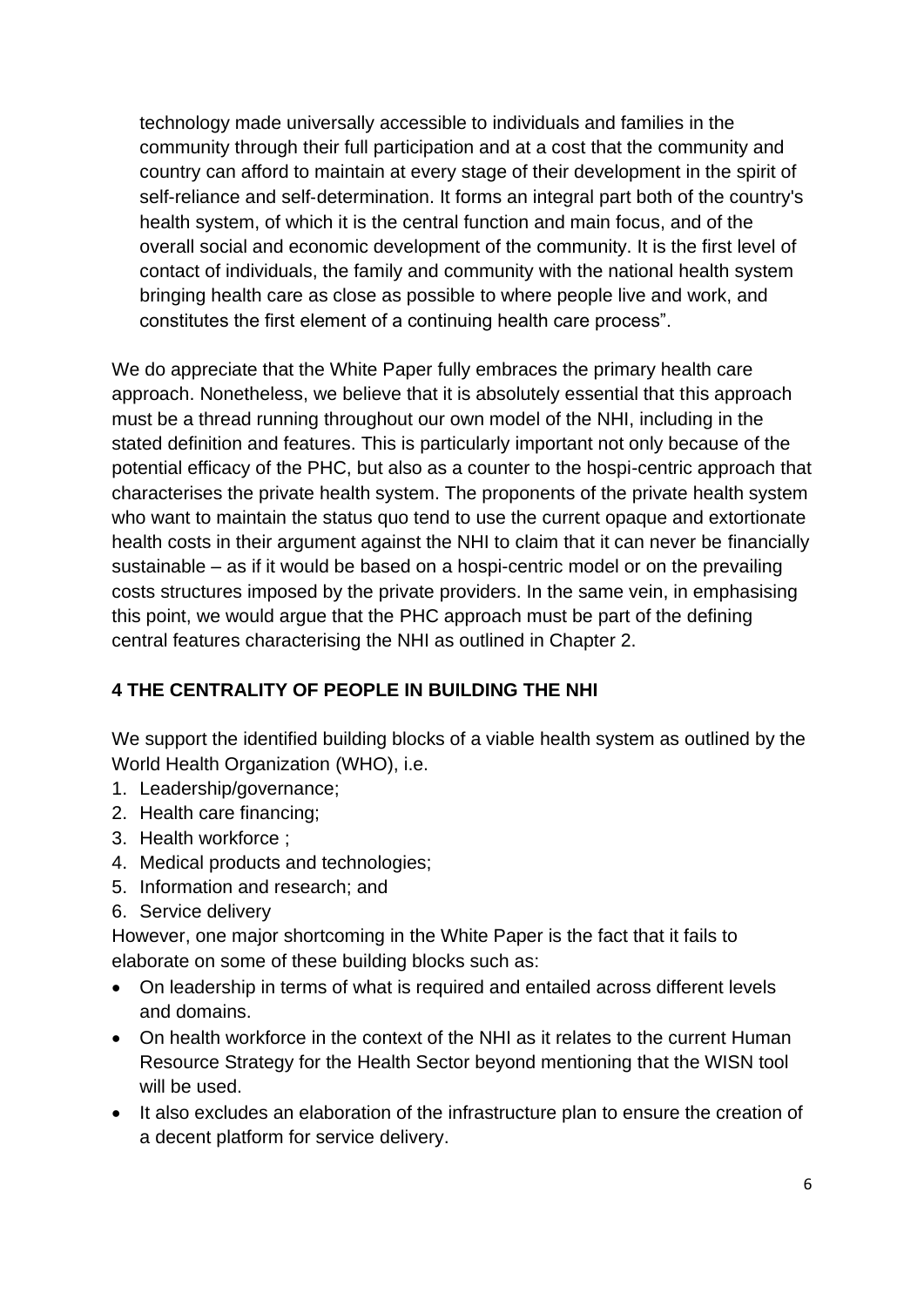Similarly, in our view missing amongst these building blocks are the people and their role in building and sustaining the health system. Health is both a personal and community responsibility, therefore it is critical that the NHI must recast endeavours pertaining to health promotion and disease prevention towards empowering individuals and communities to take active responsibility of their health and the health system as such rather than being passive recipients of information and services.

Whilst we welcome the fact that there is an emphasis on primary health care with its attended community-based promotion and preventative measures, for us the efforts to resolve the structural imbalances and problems outlined in Chapter 3 could be undermined and the NHI consequentially rendered financially unsustainable if the centrality of the people is not adequately appreciated and reconceptualised amongst the building blocks of the health system. The White Paper itself notes:

"The increased prevalence of NCD's globally and in South Africa is contributing at least 33% to the burden of disease. Common risk factors for NCD's include tobacco use; physical inactivity; unhealthy diets, and excessive use of alcohol."

#### Furthermore, it says that:

"Violence and injury also contribute significantly to the burden of disease. South Africa has an injury rate of 158 per 100 000. The most recent South African Burden of Disease data indicates that road traffic accidents and interpersonal violence are the leading causes of Years of Life Lost (YLL)."

Clearly the scale of the South African burden of disease is linked to the poor level of grassroots participation in building the health system and the limited knowledge on personal health in the communities. Often the community-based health programmes for promotion and prevention of diseases tend to be limited and reduced to be the remit of designated NGOs that are contracted to government and that are not always organically rooted in the communities in which they serve.

In addition, there is no awareness and popular participation in the establishment and work of the hospital boards. We would argue that in part, the poor attitude reflected by sections of the personnel in health facilities is engendered by the fact that there is a poor level of health education in the communities from which they come. This underscores the generalised alienation from the formal health institutions as often signified by their vandalisation. This alienation is also reflected in the problem of poor safety in health institutions for patients and health workers. Safety in our health institutions is reduced to the Neo-managerialist rationality that dominates planning and resourcing resulting in widespread outsourcing of the security function. Thus, the failure of this prevalent rationality of Neo-managerialism to appreciate a health institution as an organic and integrated system in which the core health care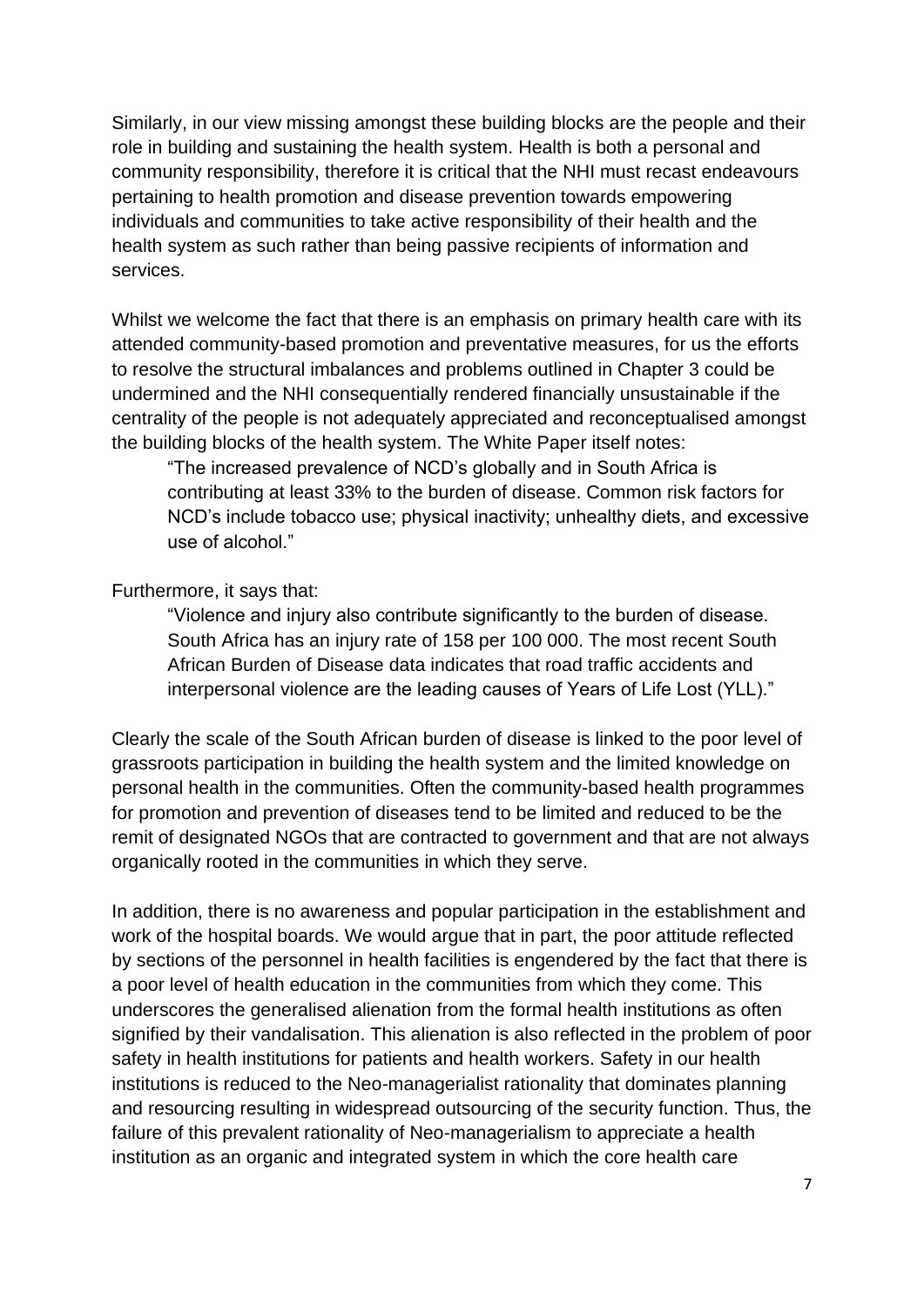functions are highly dependent even on some of the other functions that are considered mundane such cleaning, security, catering, gardening, etc. brings added problems arising from extremely exploitative outsourcing companies whose employees are alienated, powerless and dejected about the terms and conditions imposed in their contracts.

We therefore, propose that community participation and education should be recognised as central amongst the building blocks of our health system. This means that there is a need for the review of the manner in which health promotion and disease prevention programmes are carried out. This includes the review of health education in public education institutions and in society generally – in which the individual as part of a community takes full responsibility for their health and this must be placed at the heart of the different platforms of health education, including at the basic education level. At the same time, health must be located within the broader context of community development and related to other developmental social determinants of health.

Thus, the White Paper must go beyond the seemingly narrow bureaucratic definition of the roles of hospital boards that are supposed to "represent the views of the community" and exercise oversight on good governance, important as this may be. Board members must be active in the health campaigns that are carried out in the communities whose views they are expected to represent and their oversight responsibility must also be extended to site visits as a requirement. Hence, we welcome the thrust of the White Paper in proposing and defining the role of the Clinic Committees.

## **5 COMMUNITY HEALTH WORKERS: AS INTERGRAL AGENTS OF PHC**

From the very beginning of the democratic South Africa, Community Health Workers (CHWs), who include home-based care givers, were recognised as indispensable in the envisaged transformation of the South African health system. Thus, when the ANC developed *A National Health Plan for South Africa* in 1994 it stated that:

"Community Health Workers can play a unique role in promoting health and in expanding and improving health services provided they have effective support structures and referral systems and they receive ongoing training. They can also be catalysts for community development, mobilising people around health issues. Local programmes will be encouraged provided they are integrated into the local health services…"

In turn, in their emphasis on prevention, promotion and community participation as features of the health system, the African Claims, Freedom Charter and Alma Ata Declaration were also calling for a departure from the prevalent approach to PHC that relegates the role and contribution of CHWs to a peripheral and informal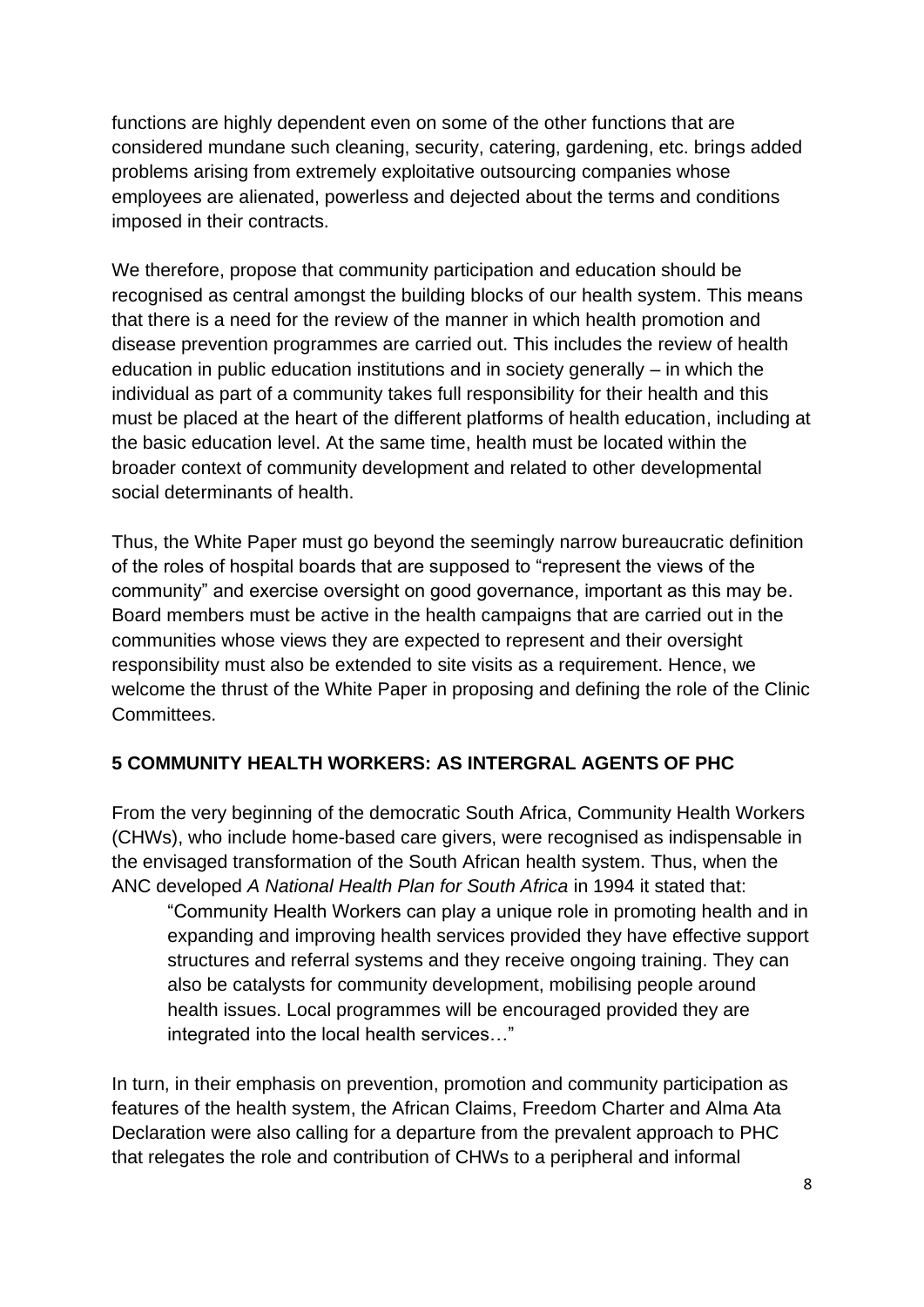domain. Instead, they called for the integral location of the CHWs in the health system.

COSATU welcomes the fact that the White Paper reaffirms the PHC as a critical component of the NHI as originally mooted in the Green Paper. Thus, as it constitutes the foundation of the health system, PHC reengineering and the attended effort to build of a strong District Health System is critical in the endeavour to reorientate the South African health system away from presently dominant and financially unsustainable hospi-centric paradigm. This then underscores the indispensability of the cadre of the CHWs as it is upon their contribution that the success of the Municipal Ward-based Primary Health Care Outreach Teams (WBPHCOTs) in terms of their assigned scope of practice according the proposed PHC model would largely depend.

However, despite the appreciation of the indispensability of the CHWs to the success of the PHC, due to the prevalent Neoliberal rationality within government, in practice CHWs have been treated as mere informal extension to the public health system. Thus, virtually all the existing relevant policies which have been developed to date viz. the *National Guideline on Home-based Care/Community-based Care, December 2001*; the *Community Health Workers' Policy Framework, 2004* and the *National Human Resources for Health Planning Framework, 2006* have strayed away from the ANC's 1994 health plan which conceived the CHWs as agents to be "integrated into the local health services". In our view, underlying this is the dominant and overarching Neoliberal approach to fiscal policy dictated by the Treasury. Hence, the CHWs have been utilised via some non-governmental intermediaries that at worst have been little more than labour-brokers. This pertains to both their training and contracts, and it fits well within the Neoliberal logic that tends to be short-term in outlook - in its fixation with the thumb-sucked ratio of the "public service wage bill" to the budget, without appreciating the long-term human and indeed financial consequences of this on the health system.

The specification of the role and scope of practice of the CWHs in the White Paper, especially with regard to the WBPHCOTs implies that there is a lurking problem of the definition of CHWs whereby many of these workers may find themselves excluded. Currently it is estimated that there is an all-encompassing category of CHWs working in various areas of specialisation (each in one form or the other playing a significant role in PHC) that is approximately 72 000 strong in South Africa<sup>2</sup>. From our stand point, CHWs encapsulate a variety of primary health auxiliaries working in communities that include lay urban and rural health workers, community-based short-course (DOTS) supporters, HIV/AIDS communicators,

<sup>2</sup> Department of Health, 2011. CWH Audit Report. Tshwane: Department of Health.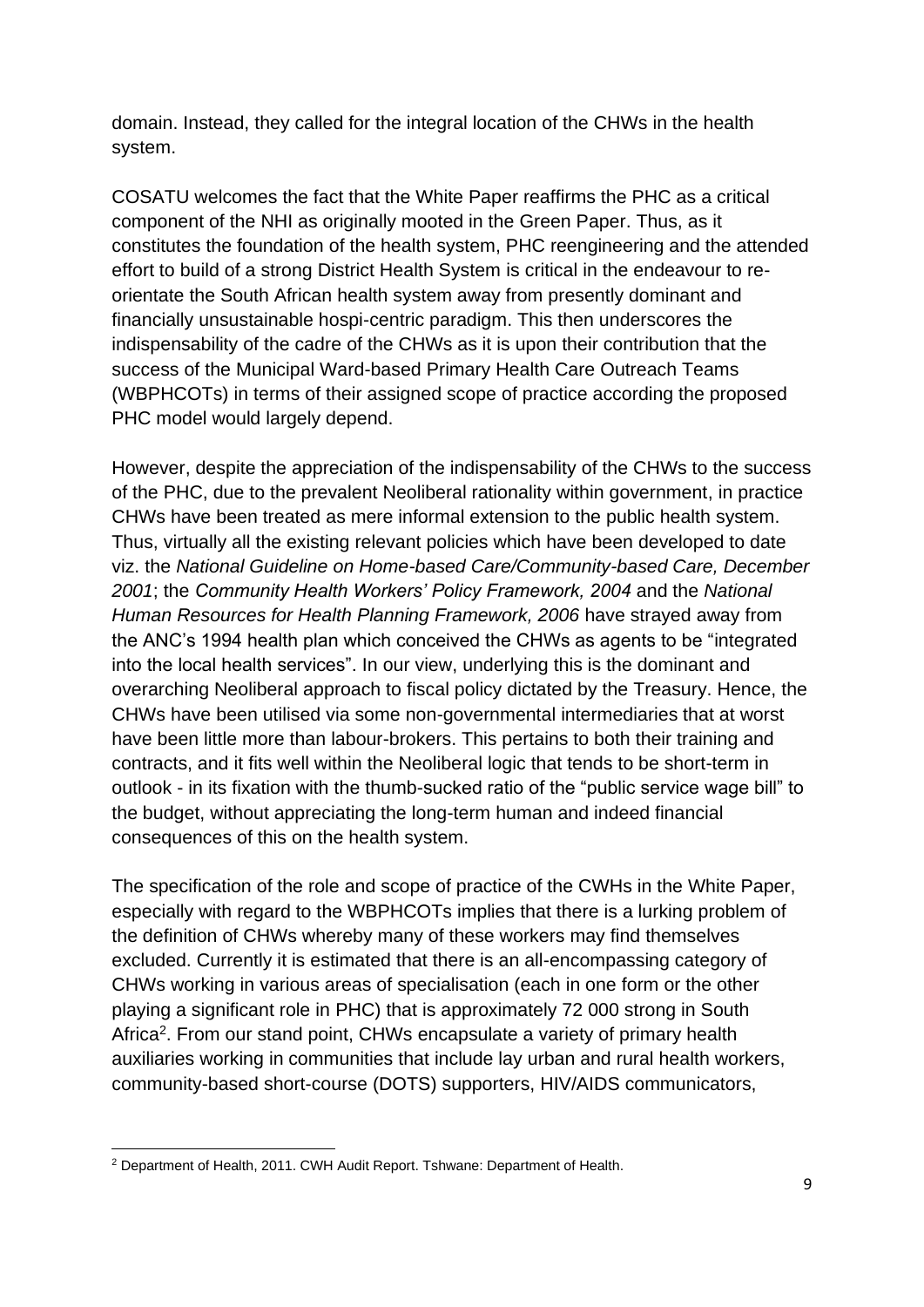home-based care workers, voluntary counselling & testing counsellors, peer educators and first aid workers. This might still include others.

In the context of the current dispensation that tends to vary nationally and often involving non-governmental intermediaries, the CHWs are faced with numerous difficulties as a group and as individuals. This includes high exposure to infectious diseases, crime, financial and employment uncertainty, poor provision of the necessary logistical supplies and resources, poor psychological support, substandard training programmes, lack of career-pathing beyond this level, etc. Our central concern in addition to all these difficulties that they face is their superexploitation given the meagre stipends that they are currently given for their vital services. For example, CHWs in Gauteng are paid between R2500 and R4000 per month, yet the provincial department would still go out of its way to outsource the administration of the payment of its 9000 CHWs to a private company called Smart Purse Solutions Pty Ltd, to the tune of R87 million. This example and numerous others in different functional areas backs our argument that the persistent Neoliberalism that has been entrenched within government since GEAR is itself a threat to the financial sustainability of the NHI rather than what is usually deceptively put out as high public service wage bill.

If the current dispensation remains unchanged, as COSATU we can only caution that it must be expected that increasingly there would be spontaneous and widespread labour unrest, disruption of service delivery and therefore needless delay in the implementation process. In both instances where government directly and indirectly contracts the CHWs, its drive to externalise the costs and responsibility of employing them occurs at a severe toll and expense on the wellbeing of these workers. Necessarily, this includes gross violations of these workers' rights with regard to:

- The Labour Relations Act, which protects workers against unfair labour practices and unfair dismissals.
- The Basic Conditions of Employment Act, which protects workers against late payment or non-payment of wages, as well as provisions pertaining to working hours, overtime, leave, termination of employment, written terms of employment.
- The Employment Equity Act, which protects workers against unfair discrimination.
- The Skills Development Act, which provides for a career path through training.
- The Occupational Health and Safety Act, which provides for the health and safety of workers

These nationally varying contracting dispensations of the CHWs also go against the Code of Good Practice promulgated by the government itself which determines "Who is an Employee"<sup>3</sup>, in terms of which CHWs can be deemed to be "employees" as

<sup>3</sup> Notice 1774. Government Gazette 29445, 1 December 2006.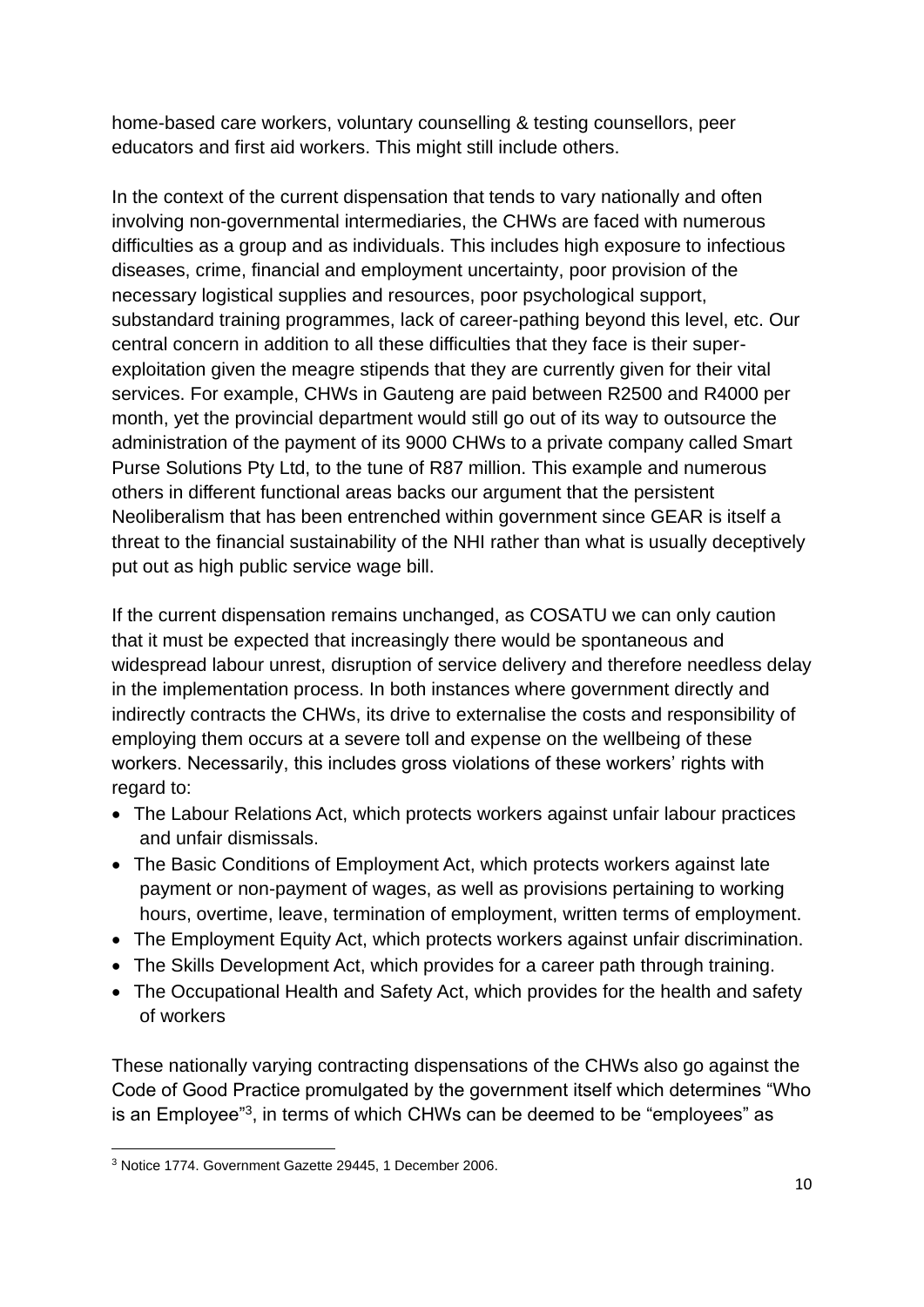they are covered by all the seven constitutive factors determining who an employee is.<sup>4</sup> In paying CHWs between R2500 and R4000 per month according to their various occupations, Gauteng is but one example of the existing contracting dispensations across provinces.<sup>5</sup> Equally, such variations also relate to the contracts entered into with non-governmental intermediaries that basically act as labour brokers between the workers and departments of health. If the *Community Health Workers' Policy Framework* of 2004 determined that the CHWs must be paid a minimum stipend of R1 000 (which was arguably not adequate then), even when allowing for inflation it is clear that this important cadre of PHC is grossly super-exploited at the moment.

In conjunction with France, South Africa is currently a co-chair of the United Nation's High Level Commission on Health Employment and Economic Growth, whose work is underpinned by the recognition of the need for decent jobs and that jobs in the health sector are not a cost but a social investment. This goes against the prevalent Neoliberal rationality that informs the South African government's attitude towards the compensation of the workers. Thus, as COSATU we make the following proposals:

- 1. CHWs must be employed by government as an integral part of the public service.
- 2. The determination of the terms and conditions of work must be brought for engagement at the Public Health and Social Development Sectoral Bargaining Council.
- 3. A mandatory training platform accredited by SAQA must be established by government. We have noted the curriculum that has been accredited by QCTO, which has commenced, but we are worried about the slow implementation. We believe there must be strong monitoring and evaluation of these process.

### **6 FINANCING THE NHI**

#### **6.1 The political economy of health**

Chapter 7 of the White Paper deals with the financing of the NHI and so it is an important section since the NHI is defined basically as a "health financing system". Necessarily, the financing of the NHI would impinge upon some of the related structural features of the economy and society. Indeed, it also relates to the prevalent macroeconomic policies, specifically the fiscal and public finance management policies.

#### **Table1: Key features of tax in SA and select countries**

<sup>4</sup> Aids Law Project. Memorandum on Community Health Workers. 2008.

<sup>5</sup> We are aware that there is a Ministerial Determination Circular Number 1 of 2015 applicable related to the Expanded Public Works Programme.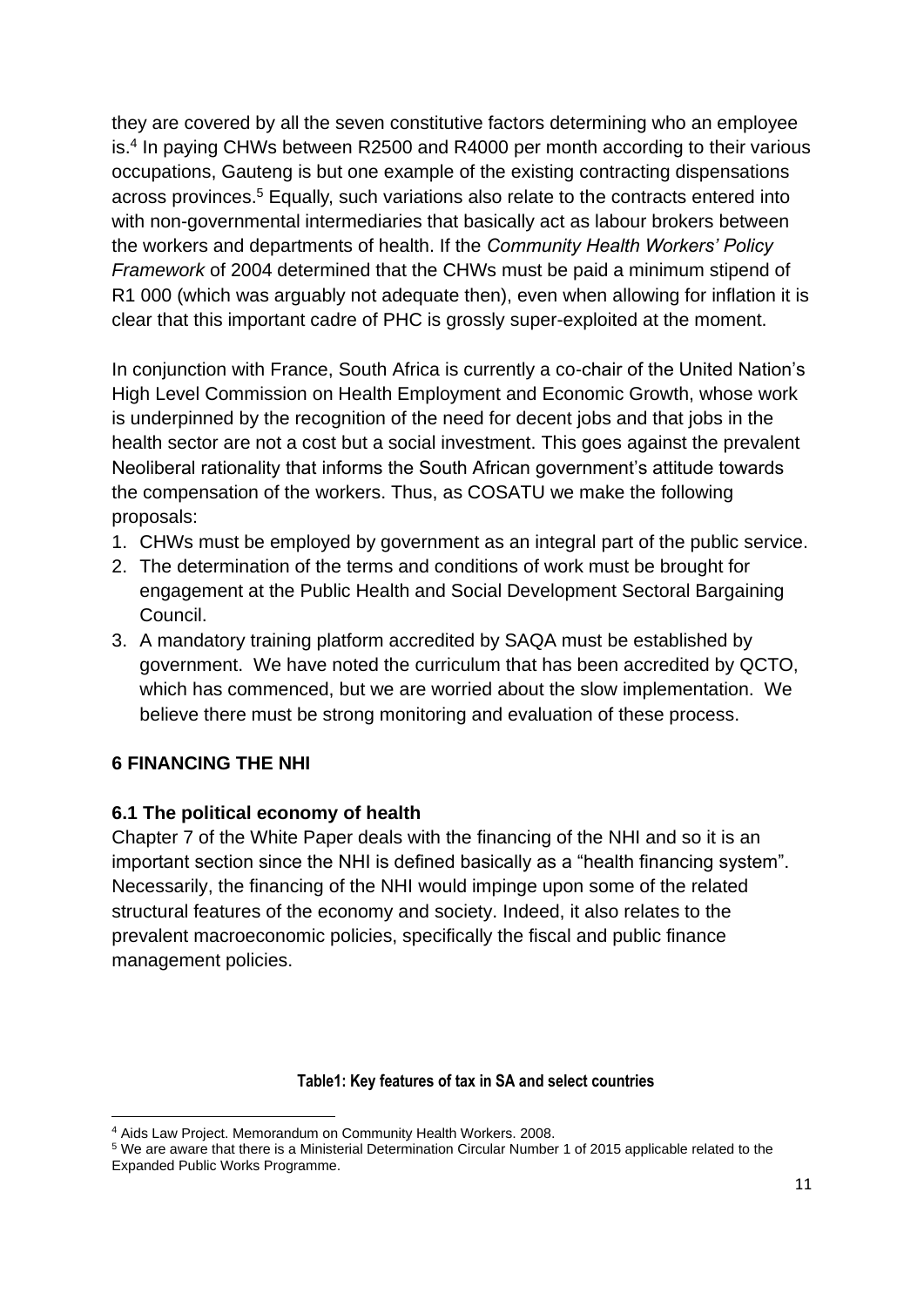| Country             | <b>Income Tax</b> | <b>Corporate Tax</b> | Tax as % of GDP | <b>Government</b>  |
|---------------------|-------------------|----------------------|-----------------|--------------------|
|                     | Rate              | Rate                 |                 | <b>Expenditure</b> |
|                     |                   |                      |                 | as % of GDP        |
| Croatia             | 40                | 20                   | 30.4            | 47                 |
| Hungary             | 16                | 19                   | 38.9            | 49.4               |
| Argentina           | 35                | 35                   | 30.6            | 40.3               |
| <b>Brazil</b>       | 27.5              | 34                   | 33.4            | 38.6               |
| <b>South Africa</b> | 40.06             | 28.0                 | 24.77           | 31.7               |

| Source: 2016 Index of Economic Freedom |
|----------------------------------------|
|----------------------------------------|

Table 1 underscores the fact that conforming to certain "fundamentals", meaning some entrenched dogmatic Neoliberal ratios on the Income Tax Rate, Corporate Tax Rate, Tax as percentage of GDP, Government Expenditure as percentage of GDP, etc. prescribed by the Washington Consensus and doggedly supervised in countries such as South Africa by the sovereign rating agencies does not necessarily lead to higher economic growth rate or better economic management than in countries that pursue policies that respond to their own socioeconomic realities.

Based on some of the arguments that the Treasury tends to make in justifying its positions on economic policies, we might as well say that from its point of view, which is not dissimilar to those of the Heritage Foundation (the source of this data) whose concept of economic freedom is based on the idea of a small government that spends less socially, South Africa comes out positively and favourably in these data. This is despite the country's massive socioeconomic challenges and backlogs and yet with little to show in terms of the outcomes of the Treasury's conservative economic policies with regard to the triple challenges of unemployment, poverty and inequality.

Currently the cost of private health care in South Africa is ranked amongst the most expensive in the world – comparable to the levels found across OECD countries and higher than what could be expected given the country's income.<sup>8</sup> In addition to the influence of the profit motive and the lack of transparency regarding the private health charges, there are also some fundamental structural features of this industry that must be addressed. This include the absence of any kind of a transparent mechanism of setting tariffs or charges, their concentration into four monopolies (since the late 1990s) which has given them an oligopolic power to freely impose tariffs on patients. The outcome of the 2004 Tribunal of the Competition Commission which resulted in the end of collective bargaining between these private hospital groups and medical aid schemes has made the situation worse. Thus, medical

<sup>&</sup>lt;sup>6</sup> We are aware of the fact that since 2015/16 it has been raised to 41%.

 $7$  Actually in 2015/16 it is 26.3 per cent and it is intended to increase up to 27.8 per cent in 2018/19 according to the 2016 Budget.

<sup>8</sup> Lorenzoni, L. and T. Roubal (2016), "International Comparison of South African Private Price Levels", OECD Health Working Papers, No. 85 OECD Publishing Paris.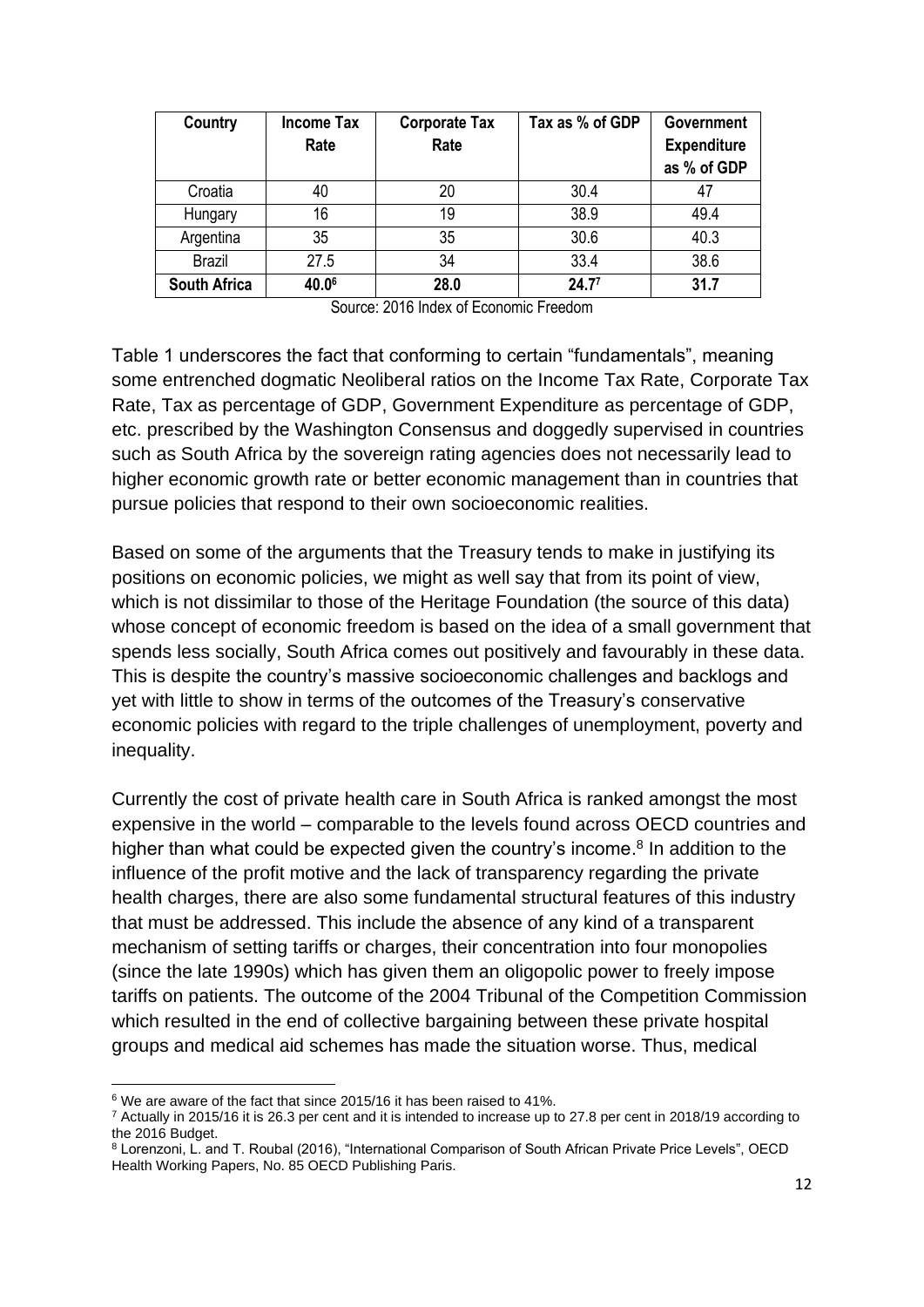inflation has been consistently well above the average rate of inflation as confirmed in the study presented by the OECD and WHO to the Health Market Inquiry (HMI) under the auspices of the Competition Commission, which indicates that "between 2011 and 2013 private hospital prices grew faster than the average prices of goods and services purchased by households". <sup>9</sup> The same study states that South Africa spends a higher share of its total health expenditures on private voluntary health insurance (41.8%) than any country globally, as illustrated in figure 1. Indeed, the same applies with regard to the average profit rates raked in by these private health monopolies over an extended period, regardless of the business cycle.

This has resulted in workers and the broader middle-stratum who are members of the medical schemes seeing their benefits declining, the increase of co-payments and out-of-pocket payments. Some of these issues are described at some length in the White Paper although without an analytical framework of the political economy.



**Figure 1: Private health insurance as a share of total of current health expenditures (%), 2013**

Source: OECD Health Working Papers, No. 85.

When he launched the HMI in 2013, the Minister of Health, Dr Aaron Motsoaledi, said that "the artificially high private health-care costs need to come down as one of the two major conditions necessary for the successful implementation of the NHI". This basically means that the outcome of this inquiry is crucial in terms of the fate and sustainability of the NHI since the HMI is mandated to look at pricing in the private health sector with the view to reduce the current extremely high costs that may be caused by distortions or abuse of their oligopolic power. It is clear that unless private health costs are substantially reduced, the NHI would not be implementable or sustainable. It is therefore disappointing that the White Paper merely describes this problem without pointing to what needs to be done with regard to the oligopolic power of these companies and the lack of competition amongst them.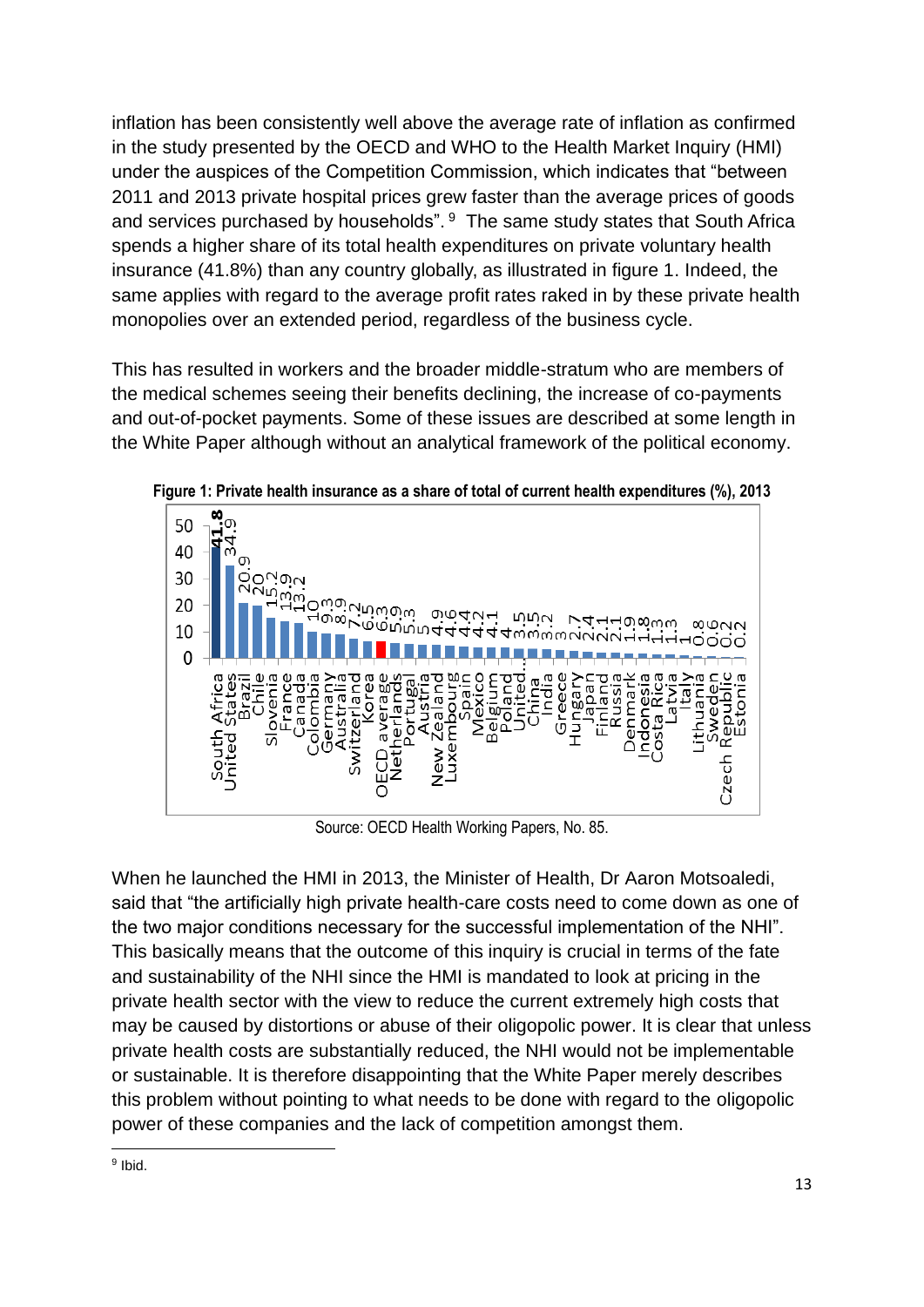However, what is even more disturbing in the ongoing process of the HMI is the socalled Revised Terms of Reference produced this year by its panel. Despite clear evidence indicating that private medical costs began to spiral out of control after the concentration of private health providers<sup>10</sup>, the HMI is ruling out any option geared at the restructuring or the breakup of this oligopoly. Worse yet, in its Revised Terms of Reference, HMI broaches the Social Health Insurance model, a recommendation that runs counter to the purposes for which it was established and indeed that is beyond its mandate. In the same vein, as COSATU we are concerned that provincial governments continue to approve applications for the construction of private hospitals even where they are not needed as profit-seeking investors expect to rake in huge margins based on the current trajectory.

|                            | Lower-middle income<br>countries | Upper-middle income<br>countries |
|----------------------------|----------------------------------|----------------------------------|
| Govt revenue as a % of     | 30.6                             | 32.7                             |
| <b>GDP</b>                 |                                  |                                  |
| Total health spending as % | 6.6                              | 7.1                              |
| of GDP                     |                                  |                                  |
| Govt health spending as %  | 63.5                             | 61.8                             |
| of total health spending   |                                  |                                  |
| Govt health spending as a  | 12.1                             | 11.5                             |
| % of general govt spending |                                  |                                  |
| Number of countries        | 55                               | 47                               |

**Table 2: Government revenue and spending on health lower and middle income countries**<sup>11</sup>

Source: World Health Organisation, 2008.

This bring us back to our critique of the guiding and operational Neoliberal rationality of the Treasury that tends to justify inequality and deprivation, whilst (in this case) trying to pursue an essentially redistributive programme in the form of the NHI - that is based on equitable contribution and social solidarity. To a great extent, spending patterns by countries reflect the manner in which health is prioritised. According to the World Bank, the share of total government expenditure allocated to health across 157 countries is around 11.5 percent as indicated in table 2.<sup>12</sup> In this regard, South Africa compares poorly and unfavourably despite its heavy burden of disease. Thus, in terms the preferred option in the White Paper which envisages NHI expenditure to increase by 6.7% in real terms from 2015/26 up to 2025/26, in which public health spending would rise "from around 4 per cent of GDP currently to 6.2 per cent of GDP by 2025/26, assuming the economy grows at an annual rate of 3.5 per cent", this would still be far below the international average in terms of public health spending in

 $10$  From a presentation by the Minister of Health, Dr Aaron Motsoaledi to COSATU on the 10<sup>th</sup> November 2015.

<sup>11</sup> Extracted from a table in Cheryl Cashin. A World Bank Study: Health Financing Policy. The Macroeconomic, Fiscal and Public Finance Context. 2016.

<sup>12</sup> World Bank. 2015. World Development Indicators. Washington D.C.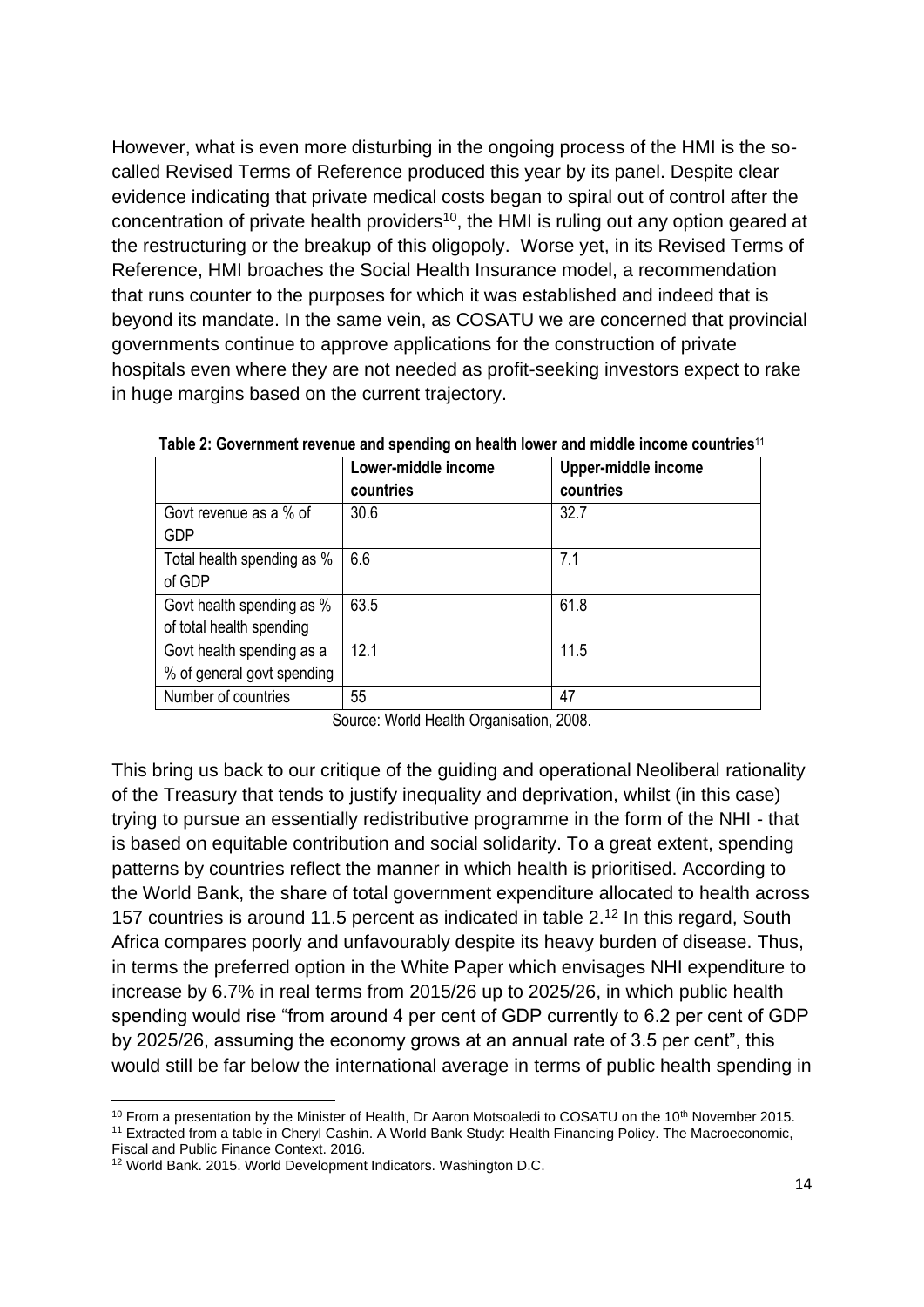comparison to the 47 upper-middle income countries as captured in the World Bank's study in table 2.

So, whilst on its own adding more funds is not a panacea to addressing the massive burden of disease such as South Africa faces, it nonetheless remains an indispensable and key enabler in pursuit of the public health objectives. Therefore as COSATU we believe that South Africa can still do more in terms of increasing the share of health in government spending. In the same way, we concur with the WHO when it states that "economic growth alone is often not sufficient to bring about adequate increases in real government health spending to achieve health sector objectives".<sup>13</sup> Hence, we remain concern as to the implications of the assertion made by the Treasury when it tabled the 2015 Budget that the implementation of the NHI depends on economic growth. The fact that in the 2016 Budget the NHI is only allocated R4.5 billion over the next three years, that only the information system to improve patients' records is receiving additional funds and the Health Facilities Revitalisation Grant has been reduced by R365 million over the medium term is a major concern in the light of the projected public health spending in the White Paper. Similarly, whilst we note that the critical posts such as nurses and doctors will not be "blocked on government's payroll system" as stated in the 2016 Budget Review, it is unclear as to what this means with regard to the vacancies in hospitals at the level of administrative staff, potters, gardeners and others. Equally, we are concerned as to what the implications of this in terms of the employment or absorption of the CHWs and home-based care workers as part of building the PHC.

## **6.2 Proposals on the financing of the NHI**

The White Paper purports to be guided by the recommended approach of the WHO, according to which "it is not useful to focus on getting the exact number indicating the estimated costs."<sup>14</sup> And so, since the WHO advises that "it is better to frame the question around the implications of different scenarios for implementing reforms towards achieving UHC", the White Paper sets out five alternative scenarios, though at the same time it proceeds to put forward the "preferred option". In this preferred option, which is a projection based on the 2010 prices, between 2015/16 and 2025/26 financial years, the NHI expenditure grows by 6.7% on an annual basis to a total funding requirement of R255 815 billion. Yet according to the White Paper (Table 2) in total South Africa has already exceeded this amount as it spent R263 579 billion (8.6% of GDP) on health in 2013/14, incorporating spending in the private health sector that includes funds from medical aid schemes that are subsidised by the state. The subsidisation of public servants and other employees in the public

<sup>13</sup> Kutzin, J., C. Cashin, and M. Jakab. 2010. Implementing Health Financing Reforms: Lessons from Countries in Transition. World Health Organisation on behalf of European Observatory on Health Systems and Policies. <sup>14</sup> WHO (2015) Costing health care reforms to move towards Universal Health Coverage (UHC): Considerations for National Health Insurance in South Africa. Geneva: World Health Organization.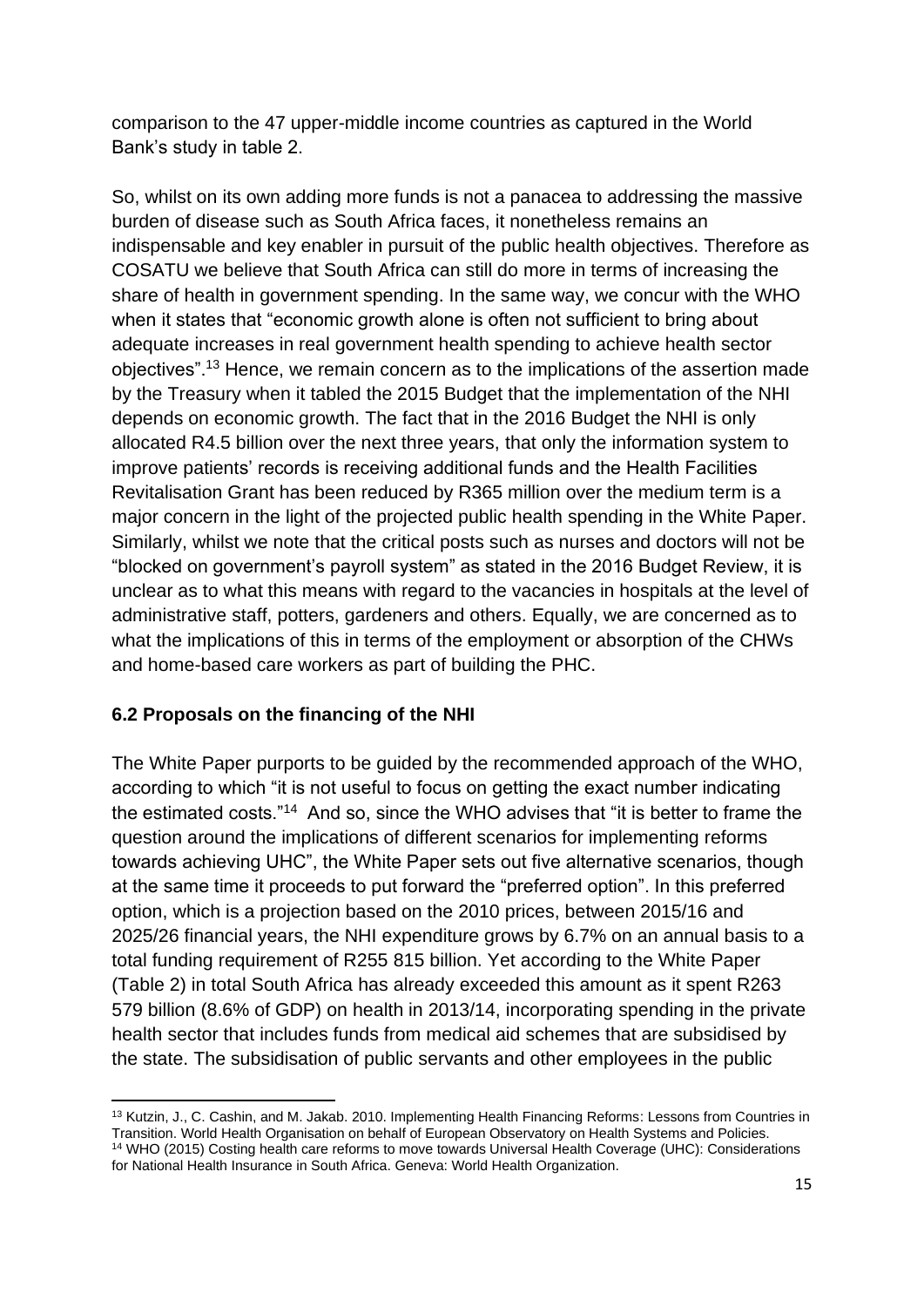sector as such by the state for use in the private health sector is but one of the paradoxes of the current health system.

Given the fact that within this preferred option there would be 6.7% annual growth in health spending up to 2025/26 amidst the expanding coverage and deepening quality of care, this then means that it is expected that there would be large scale efficiency gains in the implementation process in terms of this preferred option. However, from our point of view this raises the following issues of concern:

- 1. Based on this preferred option, we have to assume that there would be significant efficiency gains and effective cost–containment measures implemented even though in this chapter this is mentioned only in passing. Thus, it is a concern that whilst the White Paper is already setting out a preferred option and placing a target number (R256 billion), it does not explicitly elaborate or even quantify such efficiency gains as part of clarifying the rationale of this option. The World Bank itself suggests to countries that in reforming health system to achieve UHC, governments must do so with "realistic costs estimates, address and quantify potential efficiency improvements".<sup>15</sup> This would have been helpful since it already represents a major reduction in health spending - for example when combined public and private health spending in 2013/14 (R310, 536) is compared to the 2025/26 NHI expenditure (R255 815).
- 2. It is stated by the White Paper that "the projections set out in the Green Paper were derived from a model of aggregate costs built on projected utilisation based on demographic trends." Accordingly, in this White Paper this has been revised "based on more recent estimates of the costs of the NHI pilots and other reforms currently being implemented." To the extent that the Green Paper entertained the need to explore a multi-payer model, this raises a question as to the design basis of these aggregate costs when the private health providers continue to keep the actual costs for service in secrecy. This seems to go against the advice of the WHO which states that "costing studies can be very helpful – but only if they reveal information on the underlying cost structure of service delivery…".<sup>16</sup> Indeed, even with "the costs of the NHI pilots and other reforms currently being implemented" being taken into account, which is a limited period of time and scope of reforms anyway, a question arises as to whether these projections are based on the characteristic input-based line-item budgeting in the public sector and the prevailing pricing and fee-for-service payment arrangements in the private sector.

<sup>15</sup> C, Cashin. (2016). Health Financing Policy: The Macroeconomic, Fiscal, and Public Finance Context. Washington D.C.: The World Bank.

 $16$  Ibid.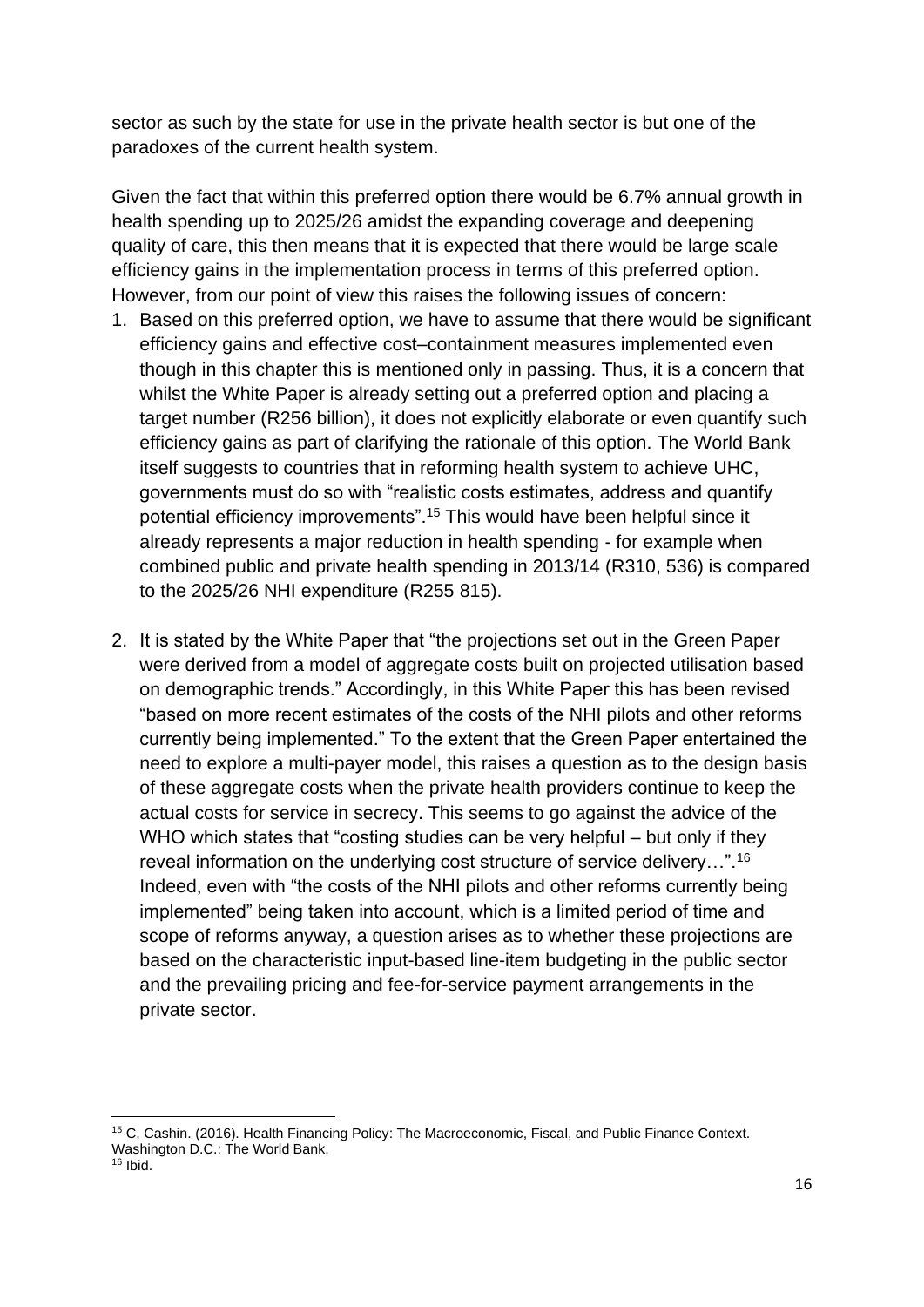We now come to our own proposals on the sources for financing of the NHI. We have previously<sup>17</sup> proposed that the "the state will finance health care under NHI through three mechanisms (a) general revenue, which will provide bulk of funding, (b) mandatory progressive contribution for anyone who pays personal income tax; and (c) payroll tax from employers." We maintain this position - thus we see these as a mix of the primary sources to finance the NHI but they would have to be complemented by other revenue raising options as proposed below.

### **6.2.1 General national revenue**

From Table 1 in this submission which compares South Africa against a select number of countries that are in a more or less the same economic bracket, it is clear that when it comes to Government Expenditure as a percentage of GDP, South Africa comes out poorly. This is directly related to the tax policy, which the Treasury often claims that it is progressive when in fact it is based on a corporate tax rate that is very low for an underdeveloped and extremely unequal society. Hence, the proportions of revenue and government spending when measured against the size of the economy are very low. In part this is because when the economy experiences a recession or when growth decelerates; the Treasury tends to resort to the stock Neoliberal tools such as tax cuts and youth wage subsidy, whose positive effects on economic performance are yet to be illustrated. Thus, overtime the size of the revenue virtually remains constricted or stagnant as a proportion of GDP.

Since we as COSATU envisage the general national revenue to continue to play a key role in the financing of the NHI, we propose that other tax measures to enhance and complement the national revenue must be put in place. There is no doubt that economic growth is critical to the increase in the general revenue, especially in the light of the supposedly competing and pressing spending pressures. However, in a case such as South Africa, the tax net must be expanded even in the midst of a subdued economic performance. Indeed, since there is a need to expand the national revenue to respond to these spending pressures, as COSATU we propose that there are some other tax measures that must be considered. In line with the resolution of the COSATU Central Executive Committee (23-25 May 2016) we call for the exploration and the implementation of a wealth tax. The White Paper cites small amounts of revenue from the Securities Transfer Tax and Estate Duty (which it regards as a form of a wealth tax) to imply that these are not viable sources of funds when it should be proposing how they could be reviewed to ensure that they enhance national revenue or a complementary sources to fund the NHI. Indeed, as

### **6.2.2 Payroll tax**

<sup>17</sup> NEHAWU Submission on Government Notice, Gazette No 34523. National Health Act (61/3003): National Health Insurance in South Africa Policy Paper.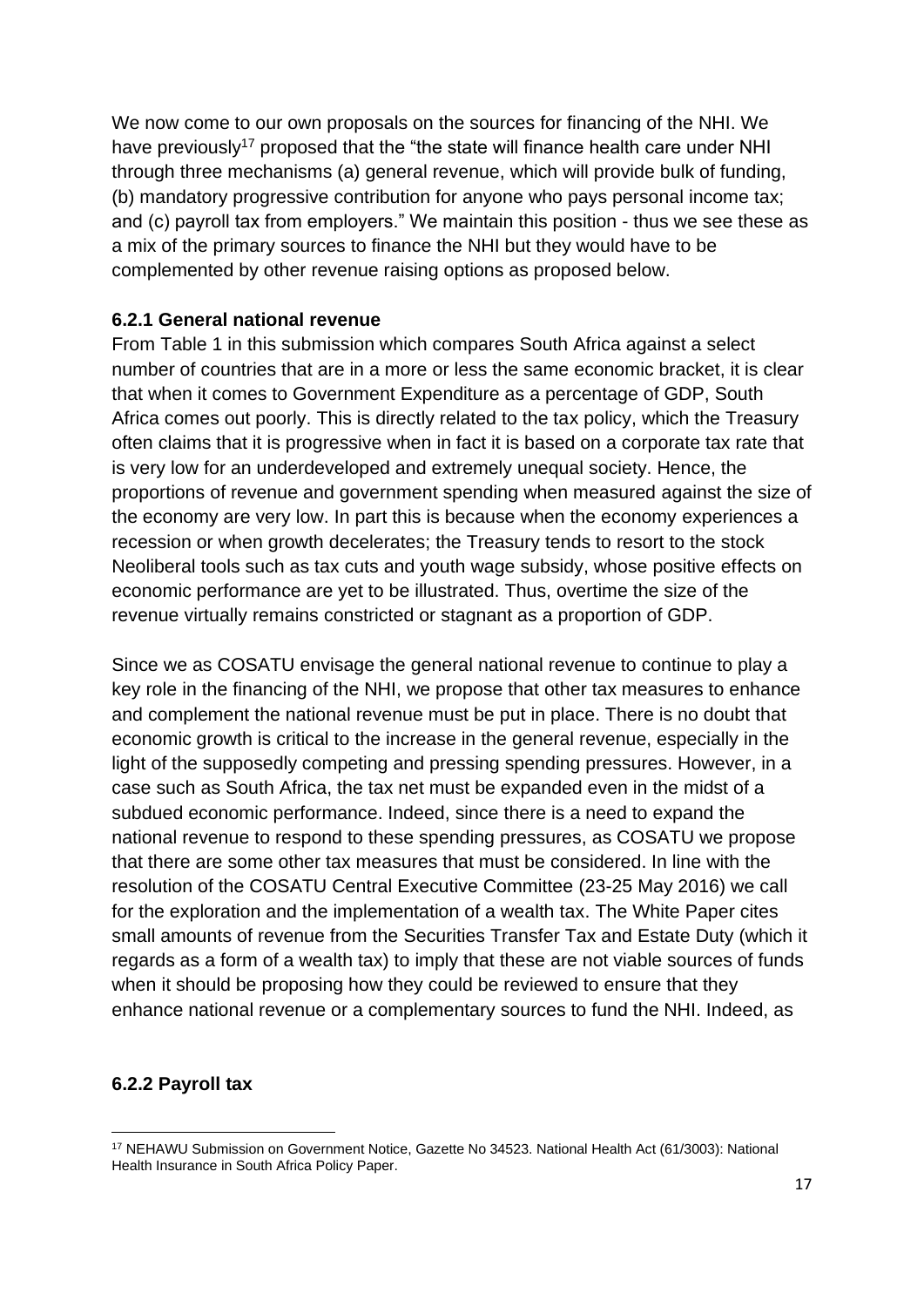The current social security insurance arrangements, i.e. retirement and health insurances evolved out of the Apartheid social security system, which was based on the expectation that everyone would be employed, hence the beneficiaries were generally white. Thus, in this voluntary arrangement the state provided tax expenditure subsidies to incentivise enrolment of employers and employees. The NHI requires mandatory enrolment and mandatory pre-payment arrangement. Thus, along the lines of the reforms introduced in 1998 in the France, as COSATU we propose that there must be a payroll tax levied on employers. There would have to be a detail consideration as to what kinds of categories of small businesses that can be excluded in this regard. As acknowledged by the White Paper that "the present payroll burden is low" and since many employers are already contributing to their employees' premiums, a shift to a payroll tax in this regard should impose no "distortionary" effect on the labour market. In any event, we believe that it is in the interest of employers to invest in the health of the labour force to enhance productivity.

### **6.2.3 A surcharge on taxable income or NHI tax**

Along the lines of the French General Social Contribution, we propose the introduction of a progressive earmarked tax levied not only on wage (above a determined threshold) but also on income from financial assets and investments. This mandatory progressive contribution for anyone who pays personal income tax must be based on a sliding scale to ensure equitable contribution and social solidarity. Thus, we believe that this form of NHI tax has the benefit of being more broad-based as it would incorporate many of the employees who currently have no health insurance arrangements with their employers, wealthy individuals who are neither employees nor employers and some of the self-employed who would be levied in proportion to their ability to contribute.

#### **6.2.4 On Value Added Tax**

As COSATU we do appreciate that in formulating measures intended to constitute the mix of the sources to finance the NHI, to some extent there has to be some balance amongst the range of the chosen tax instruments. However, in this White Paper the drift of the arguments presented seems to foreground the VAT. We reject the inclusion of VAT as an option out-rightly. In the first instance, despite the White Paper's ambiguity on its negative effects, VAT is characteristically regressive and this goes against a key principle of equity as set out in section 7.2.2 that deals with the principle of tax design. The fact that the Treasury imposes extra tax on alcohol and tobacco products purportedly to discourage their consumption is a recognition of the negative impact of such indirect taxes on household spending, which becomes a serious issue of equity and social justice when applied across (excluding the narrow list of zero-rated items), as it may cause deprivation and hunger. This is the distortionary effect that is not given equal weight as given to the direct taxes on income that allegedly may affect productive economic activity.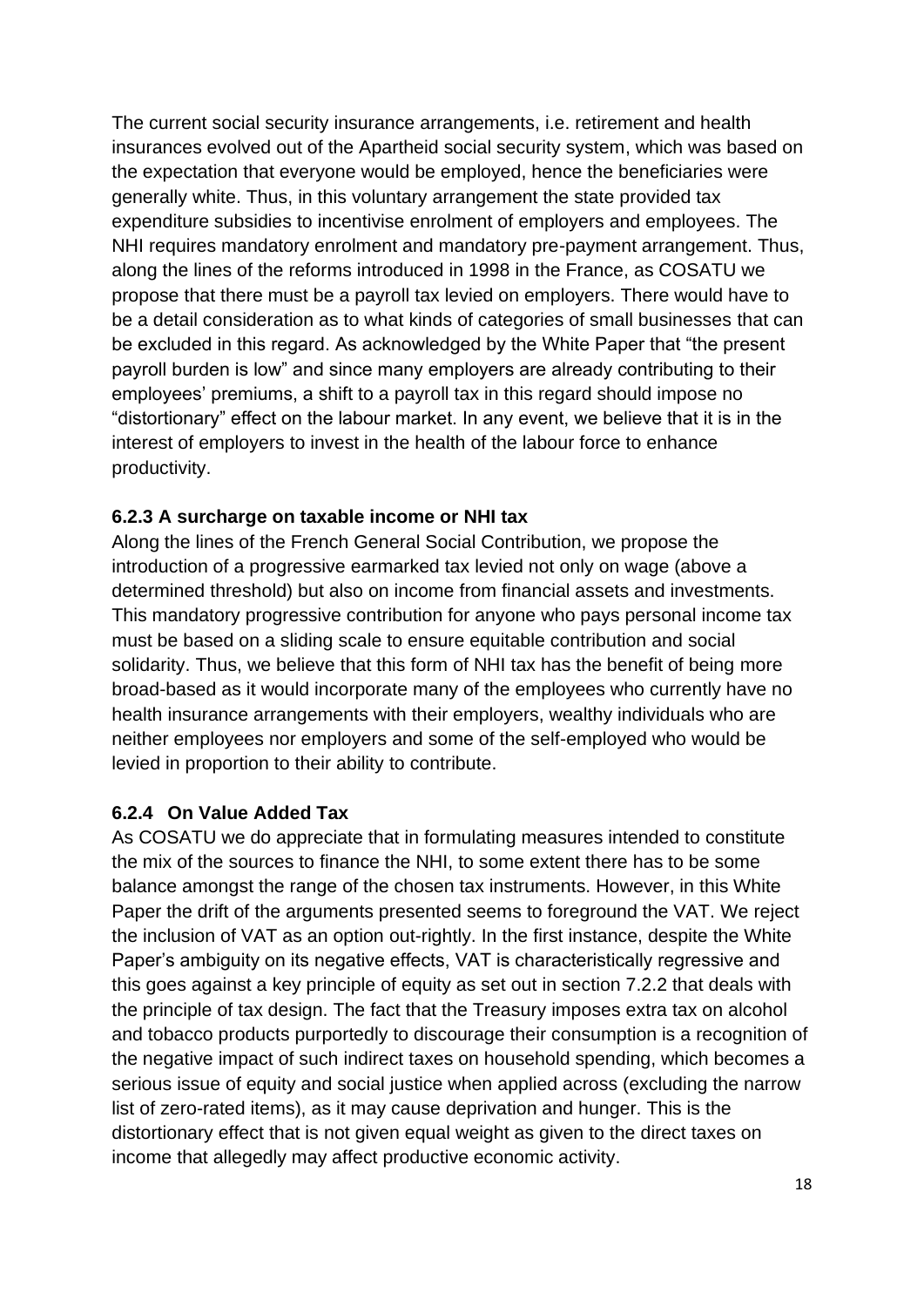### **6.2.5 On Tax Credits**

In addition, the White Paper states that "the special character of health expenditure is taken into account in the design of personal income tax, which provides relief for medical scheme membership contributions and for health expenses that exceed prescribed threshold of income. Recent reforms of these provisions have made the relief more equitable". In this regard, it seems as if the White Paper seeks to justify these tax credits, thus missing the point that in a non-mandatory environment this occurs in favour of a targeted section of the population to the exclusion of the overwhelming majority who are unable to enjoy the level of health care that this discriminatory credits facilitates. The White Paper must explicitly state that these rebates would be phased out rather than merely stating that "as the NHI evolves, the tax treatment of medical expenses and medical scheme contributions will be reviewed" or even worse that they would be phased out only "once the NHI is fully operational". COSATU is opposed to this proposal and we propose that these tax credits must be phased out as soon the legislation introducing mandatory contributions is enacted.

### **6.2.6 On retirement insurance and medical benefits in other funds**

It is logical and as COSATU we support the White Paper when it states that "NHI coverage will also include medical benefits currently reimbursed through the Compensation Fund for Occupational Diseases and Injury (COIDA), Compensation Commissioner for Occupational Diseases in Mines and Works Act (ODMWA), Unemployment Insurance Fund (UIF) and the Roads Accident Fund (RAF)". However, we believe that the ongoing implementation process should determine the phasing in process of these funds, rather than stating that only once the NHI has been fully implemented.

To date, the Treasury has not released the discussion paper on Comprehensive Social Security Reform. Only this year, during the Budget Speech after COSATU declared its intension to embark on an indefinite general strike, did the Treasury undertake to release this document at some undetermined date in the course of the year. The engagement at NEDLAC on this discussion paper must address how the funds related to the post-retirement health insurance embedded in retirement schemes are going to be integrated to the NHI.

### **7 THE NHI INSTITUTIONS AND THE PHASED IMPLEMENTATION PROCESS**

The White Paper states that that amongst others, the Office of Health Standards Compliance, District Health Management Office and National Health Commission shall be established in the first phase, meaning by the end of next year. Then a fully functional NHI Fund shall be established in the third phase. COSATU would like to see uninterrupted implementation of the NHI and the establishment of its institutions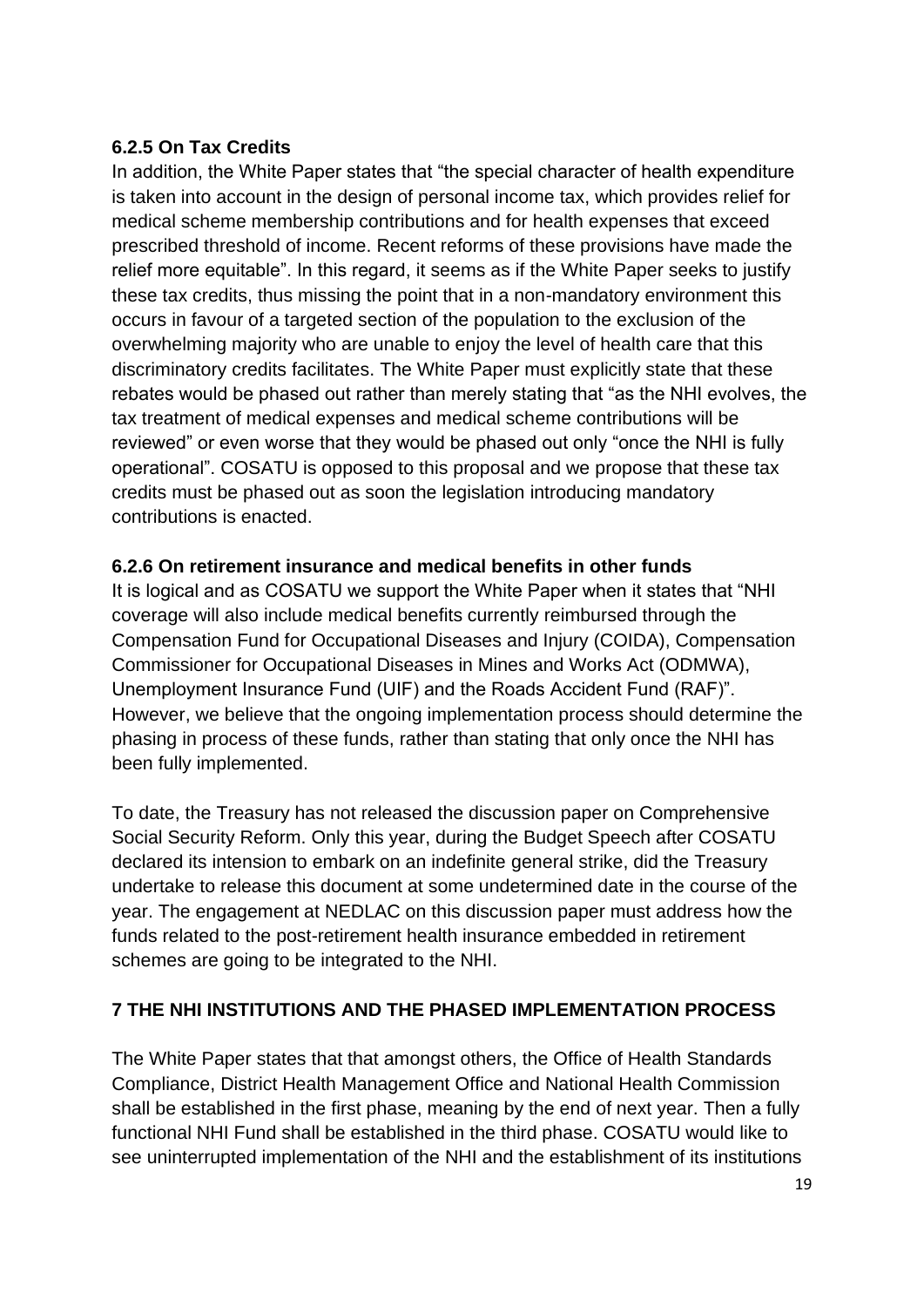in line with the plan and its phases. However, we can only hope that the DOH would improve its capacity to establish these institutions as the experience since the promulgation of legislation establishing the OHSC is a concern. The OHSC has been unable to enforce compliance by health institutions due to delays in the promulgations of regulation and the lack of legal capacity or to undertake inspections in keeping with its target due to the lack of resources and personnel.

Thus, whilst the NHI Fund is planned to be fully functional during the last phase of the implementation process, it is clear from its required capacity and resources that unless the department proactively plans ahead and begin the process of implementation appropriately, even more serious delays would be encountered, which would undermine the credibility of the NHI. The establishment of Fund and its accompanying public entity, with its specialised technical skills, would require adequate time for such capacity to be built and fully functional.

COSATU strongly recommends that NHI embrace the role of the South African Health Products Authority (SAHPRA) to ensure quality control and monitoring of medicines and other medical devises linked to the Essential Drug List (EDL) and Essential Equipment List (EEL) – "The objects of SAHPRA are to provide for the monitoring, evaluation, regulation, investigation, inspection, registration and control of medicines, schedule substance, clinical trials, and medical devices, IVDs and related matters in the public interest. We therefore propose that SAHPRA as an institution should be properly located in the NHI paper, as support institute for the fund".

# **7 CONCLUSIONS**

We conclude our submission by reiterating our demands and proposals which must be met and we believe that addressing these demands can go a long way in strengthening the design of the NHI and laying a foundation of a genuine people's health system:

- 1. An end to the current public-private-partnerships arrangements in the building and management of hospitals and clinics, as exemplified by the Universitas, Pelonomi, Chief Albert Luthuli Central hospitals, etc. This includes the use of ppps in the furbishment or rebuilding of the so-called "6 Flagship hospitals", i.e. King Edward VIII (KZN), Dr Mukhari (Gauteng), Nelson Mandela (E Cape), Chris Hani Baragwaneth (Gauteng), Polokwane (Limpopo) and Nelspruit Tertiary (Mpumalanga).
- 2. The Public Investment Corporation must immediately stop using the retirement savings of public service workers to invest in projects that are geared at the construction of the for-profit private hospitals and clinics.
- 3. An increase in public health spending as a percent of GDP in line with the requirements of the implementation of the NHI and a stop to the Treasury's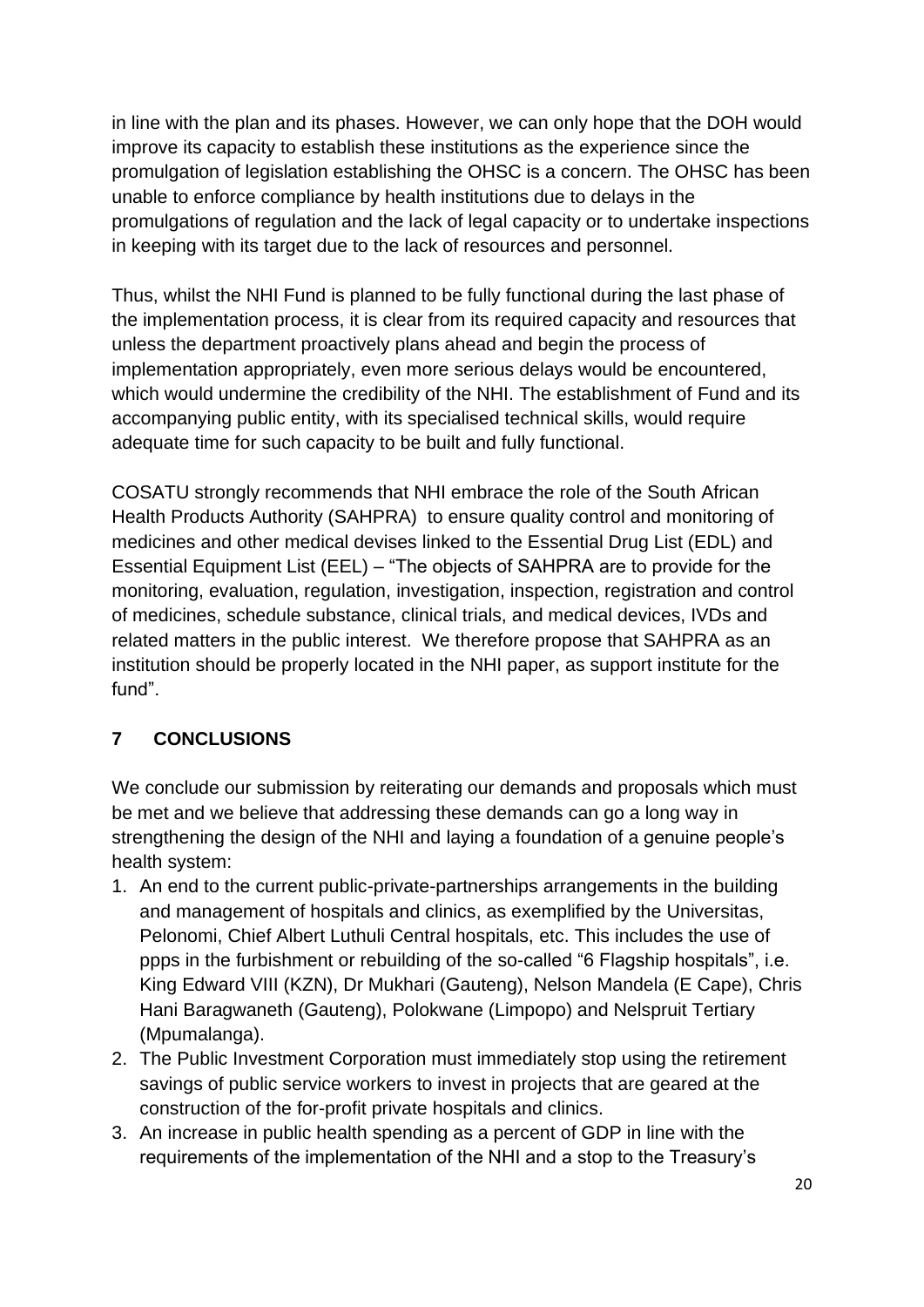austerity measures that are threatening to close permanently the unfilled vacancies.

- 4. Taking into account the judgement of the Constitutional Court handed down last year on the proclamation of the President to effect sections of the National Health Act pertaining to the Certificate of Need, we call on government to act urgently to put in place mechanism to address applications in order to stem the tide of reckless and profit-driven issuing of new licenses for private hospitals and clinics.
- 4. The absorption of CHWs into the public service, engagement on their terms and conditions of work at the Public Health and Social Development Sectoral Bargaining Council and the establishment of a mandatory training platform accredited by SAQA.
- 5. Engagement at the PSCBC with the department on what the Treasury in the 2016 Budget calls the "revised human resource plans" to ensure that it is consistent with the human resource requirement of the NHI and that all existing vacancies in public health are filled, including all the supportive functions of care services in health institutions, such as the administrative staff, gardeners, potters, cleaners and others.
- 6. And end to the outsourcing of functions in health institutions and public agencies, including cleaning, laundry, maintenance, ambulance services, catering, security, administration and others.
- 7. The Department of Health must move with speed in appointing PHC facility managers and in reviewing the occupational specific dispensation (OSD) to cover managers of PHC facilities.
- 8. The further elaboration of the NHI in the work-streams established by the DOH does not have undue influence of powerful countries that are seeking to leverage their funding of certain health programmes to derail the implementation of the NHI in terms of the mandate received by the ANC in 2009 and 2014.
- 9. The introduction of Workload Indicators of Staffing Need (WISN) must be exclusively geared at improvement of the quality of service delivery, it should be confined at hospital level and implemented in a manner that is in conformity with the relevant labour laws and ongoing consultation with representative trade unions.

# **REFERENCES**

African National Congress (1994).*A National Health Plan for South Africa* .

[www.anc.org.za.](http://www.anc.org.za/)

Aids Law Project (2008). Memorandum on Community Health Workers. Cashin, C. (2016). Health Financing Policy: The Macroeconomic, Fiscal, and Public Finance Context. Washington D.C.: The World Bank.